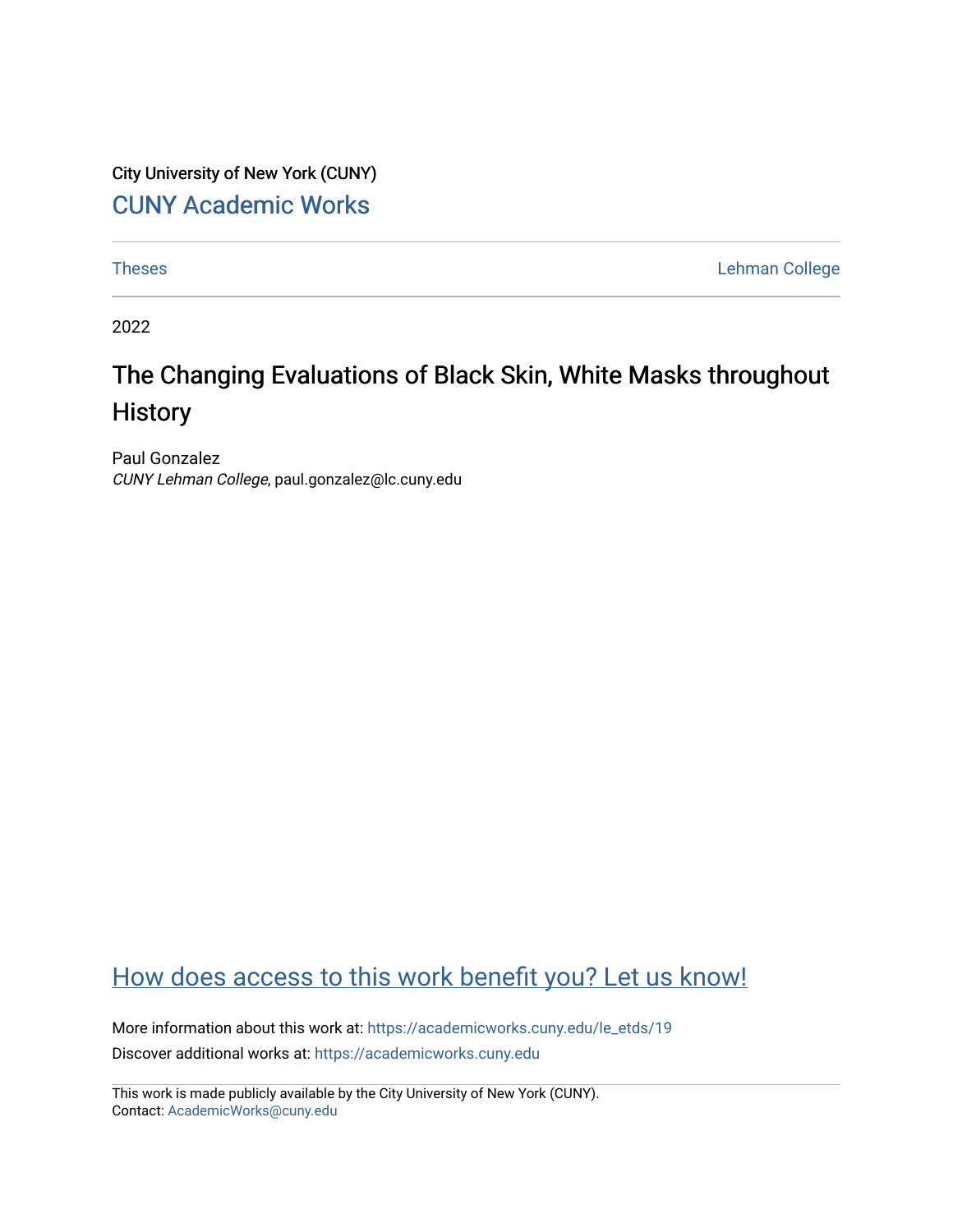Paul Gonzalez Prof. Dowling HIS 796 May 01, 2022

## *The Changing Evaluations of Black Skin, White Masks throughout History*

*Black Skin, White Masks*, produced in 1952 by Frantz Fanon is a foundational work in which he speaks out against the physical and psychological effects of colonialism in Africa and the African colonies and proposes a solution for widespread social oppression. At first, his work was not widely available and discussed outside of France but eventually marginalized groups saw metaphors in the psychological oppression he described and used his words to convey their own struggles. Though he spoke about one moment in time, the power in his work is the universal theme of tackling injustice and a multitude of groups used his work as a way to share and validate their own experience as a larger phenomenon.

One of Fanon's central contributions was the claim that colonialism resulted in a dependency and inferiority complex within the African population which stripped them of their culture, replacing it with European values and creating generations of people who vehemently pursued white values, creating mass pressure for generations of people to abandon their native languages and cultures. The solution? Decolonization, but according to Fanon it will never be done peacefully – it is a violent process and the African groups must unite into a national culture to fight back.

Despite his anti-colonialist messages which have remained constant since his book's publication in 1952, evaluations and criticisms of his work have evolved along with social, economic, and political changes in Europe and in the United States. From 1952 to 1960 his work was shrouded in obscurity from the global world and evaluations of Fanon were confined to the French world (as the book was not widely translated until 1962). However, the rise of the Civil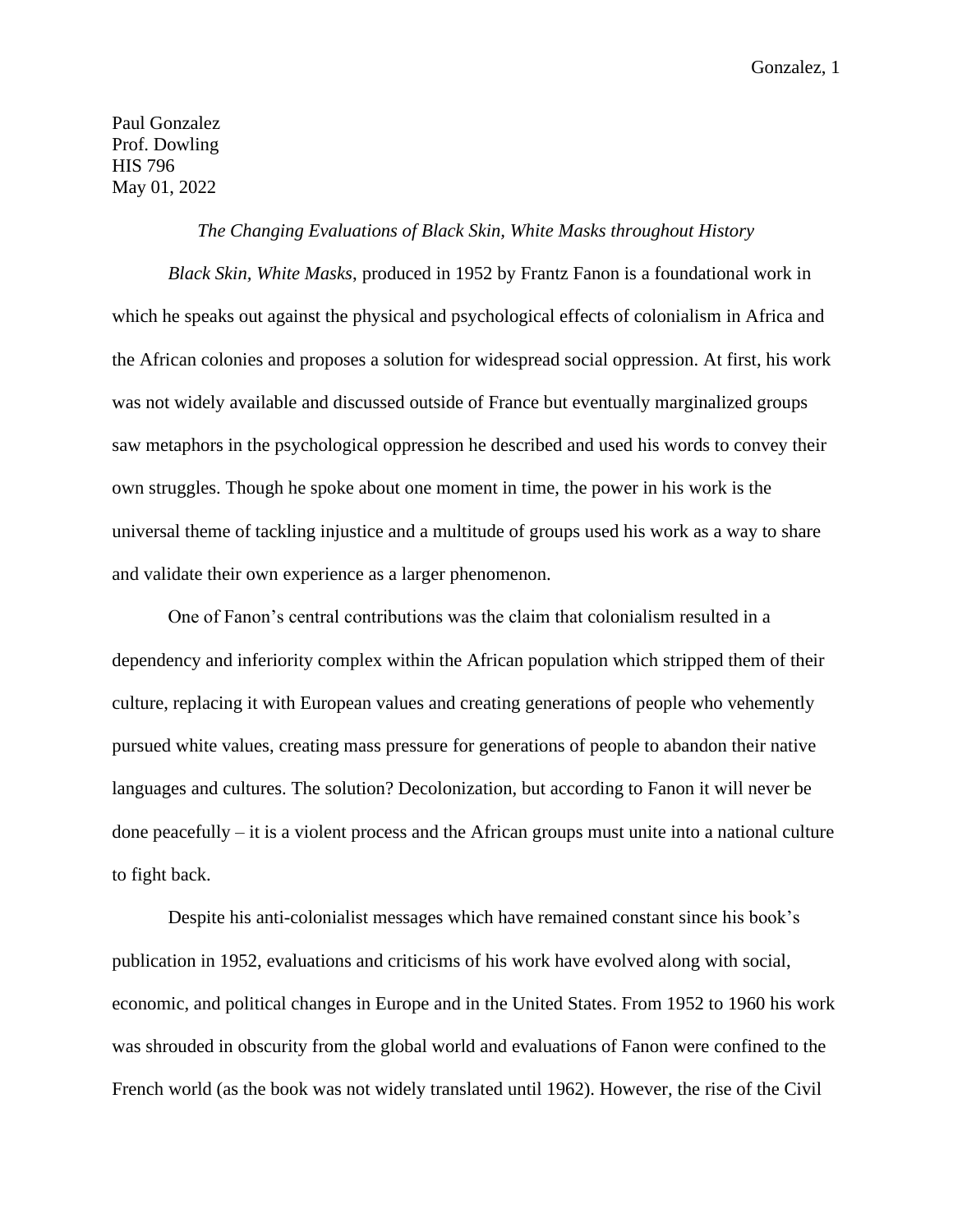Rights Movement from 1960 to 1968 brought renewed interest and vigor to his work when it came to be seen as a black militant guide on how to succeed in achieving political freedom for African Americans. There, comparisons were made to how the Black middle class in the 1960s utilized their "white potential" and "whitened" their attitudes and behaviors in order to move up in the white-dominant world that was America. From to the 1990s onward, we see the first documentary *Black Skin, White Masks* by Isaac Julien, and contemporary readers, while dissenting on some of Fanons' core opinions on promoting violence, developed new evaluations of Fanon's work as a tool to analyze contemporary issues. Readers in these three time periods evaluated *Black Skin, White Masks* in a multitude of differentiating ways.

When *Black Skin, White Masks* was introduced in the 1950s, there was virtually no evaluation of his book outside of France. According to G. K. Grohs, a Senior Lecturer of Sociology at The University College in London, "his writings were at first confined to the French-speaking public, and even after their initial translation into English (published by Presence africaine [a literary magazine that began in 1947]) they remained almost unknown."<sup>1</sup> In addition, J. E. Seigel, who was part of the history department at Princeton University echoed similar thoughts, stating that "recently, few Americans had heard of Frantz Fanon. His death in a Washington, D.C. hospital went practically unnoticed."<sup>2</sup> While one may consider both of these sources as stating the same thing, one crucial observation about the first evaluations of Frantz Fanon outside of France is that his work has generated little visibility and impact within America and Europe. Even after the first comparison period from 1952 to 1960 when the first evaluations

<sup>1</sup> G. K. Grohs, "Frantz Fanon and the African Revolution." *The Journal of Modern African Studies* 4 no. 6 (December 1968), p. 543.

<sup>2</sup> J. E. Seigel, "On Frantz Fanon," *The American Scholar* 38, no. 1 (Winter 1968-69), p. 84, hereafter cited as Seigel.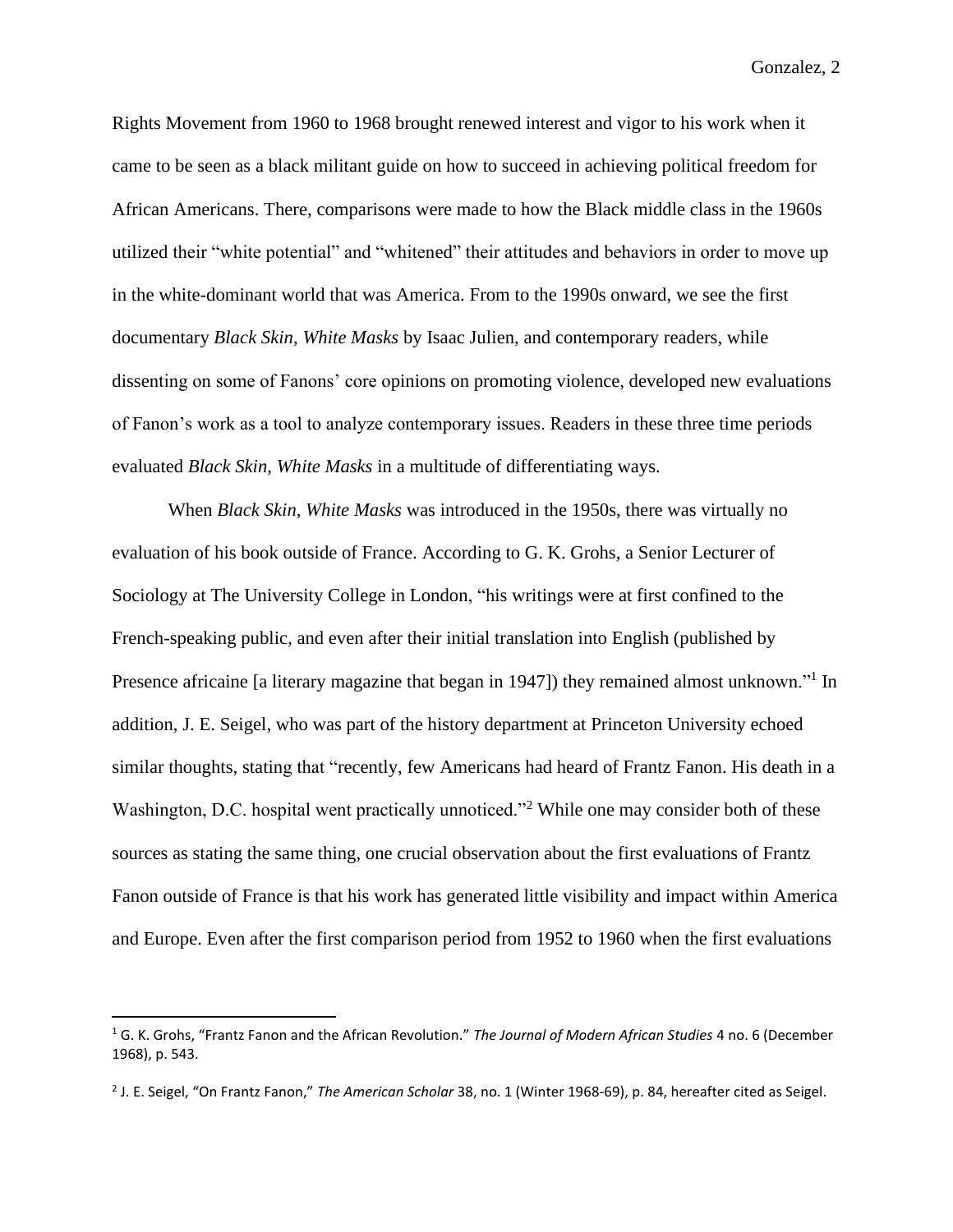were given over a decade ago, critics such as Grohs and Seigel are apparently unaware of early French perspectives that came out when the book was published but in retrospect, early evaluations became visible in contemporary works.

In one such work, a 1995 documentary directed by Isaac Julien titled *Frantz Fanon: Black Skin, White Masks*, showcased early reviews of his work by Maryse Condé, a literary critic and student at the Lycée Fénelon Sainte-Marie which is a private Catholic school and the University of Paris around 1955, a few years after Fanons' book was released. During the interview, she stated that when she read the book as a student, "many of [us] had been accepted to the best schools in Paris" and we were from "the West Indian bourgeoisie" as the "most intelligent and beautiful…it was impossible to recognize ourselves in the portraits Frantz Fanon gave of the Antillean people."<sup>3</sup> At this time she built herself up with her "mask" as detached from her collective identity as a black woman, which was especially noted when she identified herself as a West Indian bourgeoisie and a prestigious student which became two characteristics she used to psychologically separate herself from the rest of her race. As her and her friends read the book, she said that "we felt, as a group of mostly girls, that this book didn't represent our collective identity."<sup>4</sup> In short, her review was not too appreciative of Fanon, especially in regards to the idea that Fanon accused those in the French colonies as "being pathologically alienated, full of inferiority complexes, and incapable of accepting their race."<sup>5</sup> On the surface, her meaning is hard to describe but from my perspective of Fanons' ideologies, in the pursuit of prestigious academic success, of these group of men and women who pride themselves on being

<sup>3</sup> Issac Julien. *Frantz Fanon: Black Skin, White Masks*. Film Movement, 1996. 1 hr., 12 min. Online @ [https://lehman.kanopy.com/video/frantz-fanon,](https://lehman.kanopy.com/video/frantz-fanon) hereafter cited as Fanon Film.

<sup>4</sup> Ibid.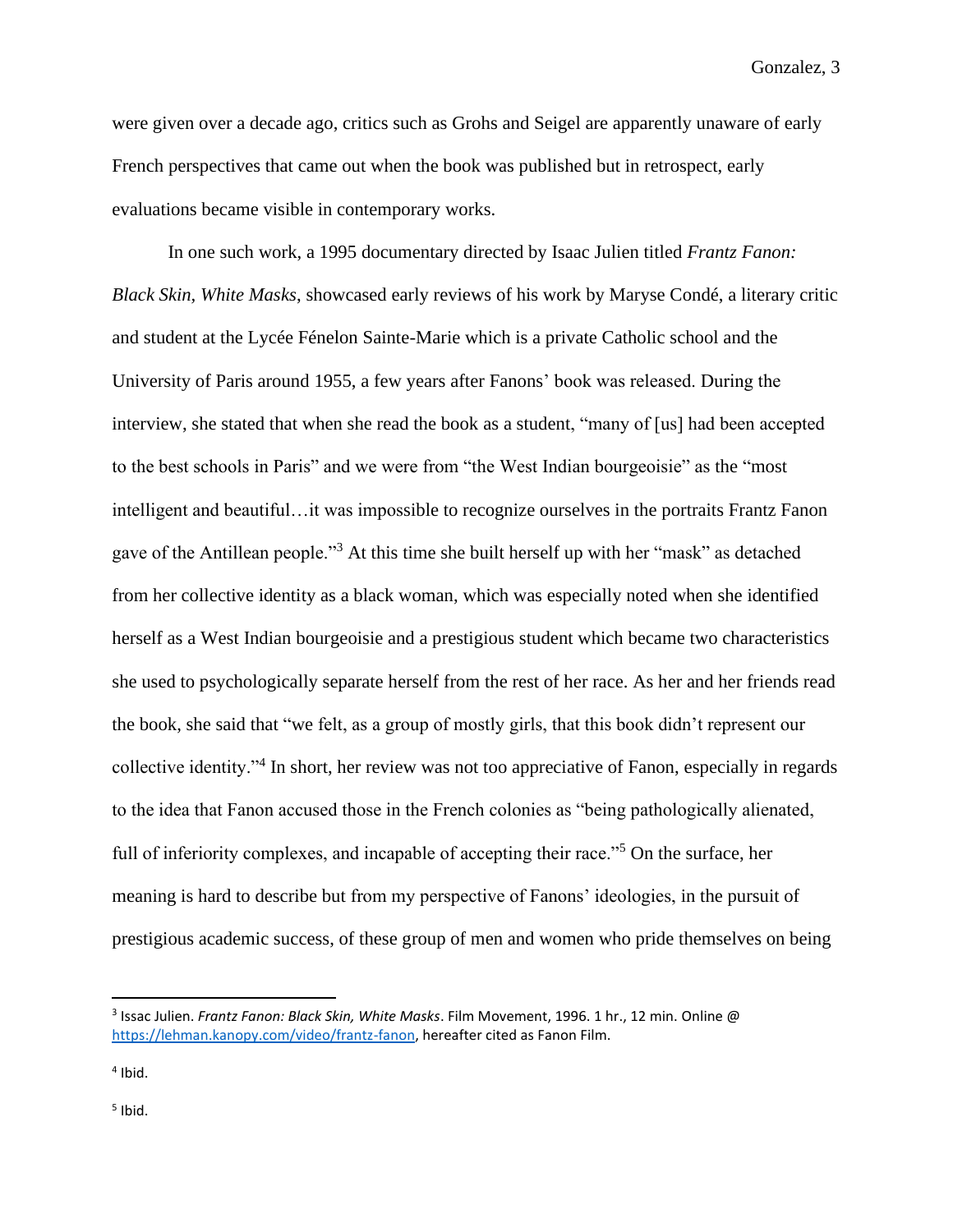smart and beautiful and possessing well-spoken French, a quintessential hallmark of reaching those qualities as a black woman or black man came from the fact that they had to "whiten" their identities and suppress their true selves, building the white mask to cover their black skin and find ways to separate themselves from the inferiority complexes that came with growing up black in a colonized world. This was the same realization that occurred to Fanon. At the age of 20, his veneer of whiteness was shattered and he had to soul-search on what it meant to be black.

But according to Fanon and his idea of the inferiority complex, underneath the black mask that Condé and many of her peers had, their sense of identity was so suppressed that their blatant refusal to accept his work was an indication of just how prevalent the psychological effects of colonialism were within her. Inferiority complexes and whitening are part of an immense sense of shame and suppression within the black man and woman; extending this to the present day. The lack of early evaluation is by design and this is considered evidence that the same blacks who came from the French colonies, who considered themselves the most prestigious and above their own race, were absolutely repulsed and ashamed at just the thought of writing about the phenomenon Frantz described. After all we can see from Condé that she and her college peers avoided the book; if we apply her perspective with the assumption that these students were the most likely amongst the colonized to write about their perspective based on their educational and socioeconomic status, we can find the root of why there are no early evaluations from the perspective of the colonized. Along with the fact that this was a topic of little interest for the outside world until the Civil Rights Movement, we can also see that early evaluations were not well-connected and visible outside of France, let alone within the country itself as if the same group of people who originally read his book refused to acknowledge it. In fact, in 1961 while he "lay dying in a Washington, D.C. hospital, his last work, *The Wretched of*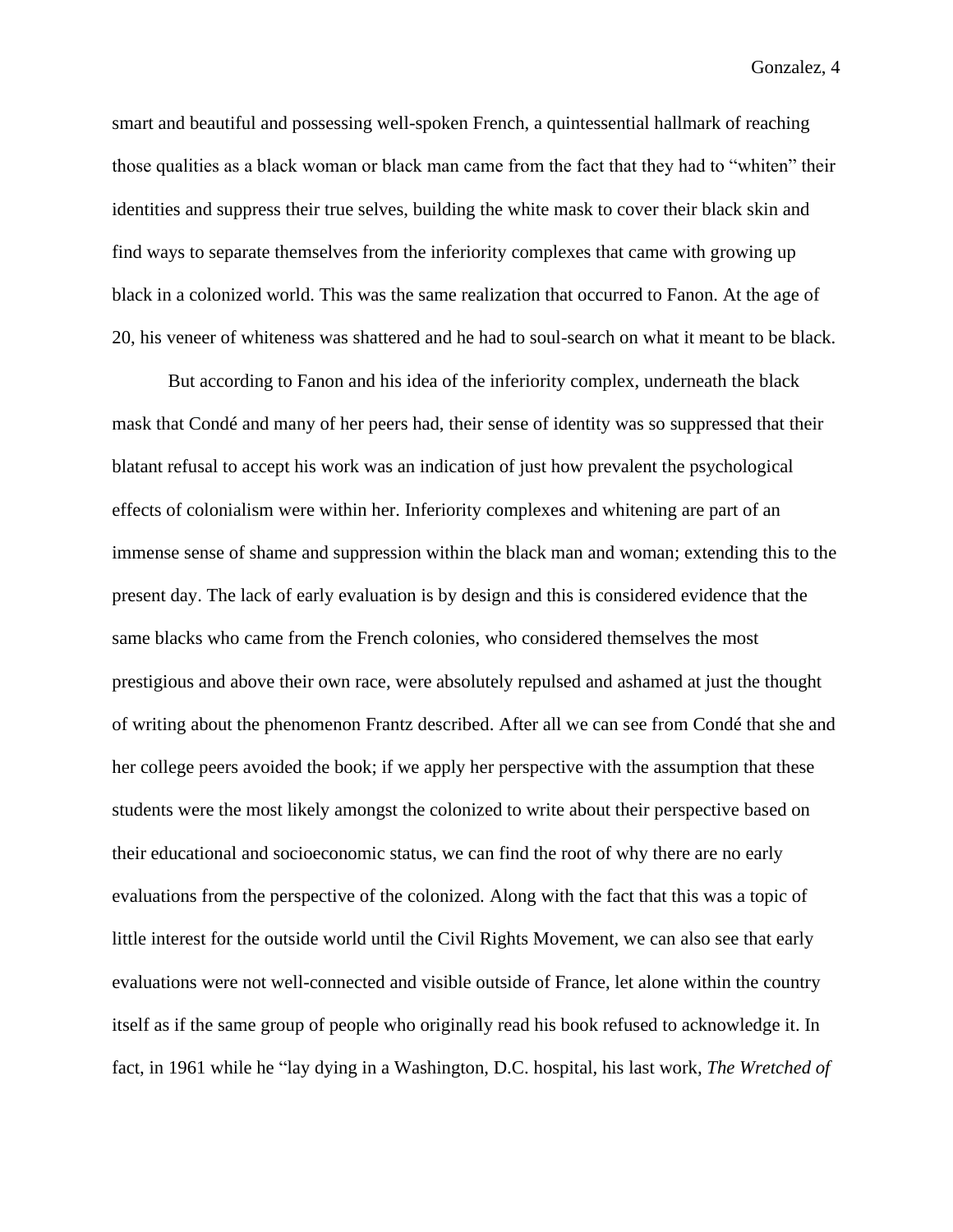*the Earth*, appeared and received accolades in the French leftist press,"<sup>6</sup> further highlighting how his first book was overshadowed and too powerful to be accepted nearly a decade prior.

However, the lack of early evaluations began to change, particularly with the era of the Civil Rights Movement. From 1960 to 1968, *Black Skins, White Masks* is acknowledged outside of France as writers and critics in the United States took his book down a variety of paths. From using it as a black militant guide, to applying his concepts such as speaking pidgin affect African Americans, this time period represents how his work shifts from being used within the boundaries of France to being applied in major events of the time.

For example, William Harris, an "undergraduate English major at Central State University"<sup>7</sup> published *Manuals for Black Militants* evaluated *Black Skin, White Masks* and stated that this was one of three books that black militants were most likely to read. In his evaluation, he argued that the exploitation of blacks was a universal experience throughout the whole world, relatable to every black man, including African Americans. According to Harris, the "particular exploitation he [blacks] have received in the white world has made for an incredibly uniform reaction…In other words, "'wherever he goes, the exploited remains the exploited."<sup>8</sup>

However, Harris goes deeper than simple universalities. He acknowledged that Fanons' stated that the Antillean Negro is psychologically damaged and "sick," especially since "the Antillean Negro has the collective [socially acquired] unconscious of Europe, i.e., a white

<sup>6</sup> Seigel, p. 85.

<sup>7</sup> William Harris, "Manuals for Black Militants," *The Antioch Review* 27 no. 3 (Autumn 1967), p. 408, hereafter cited as Harris.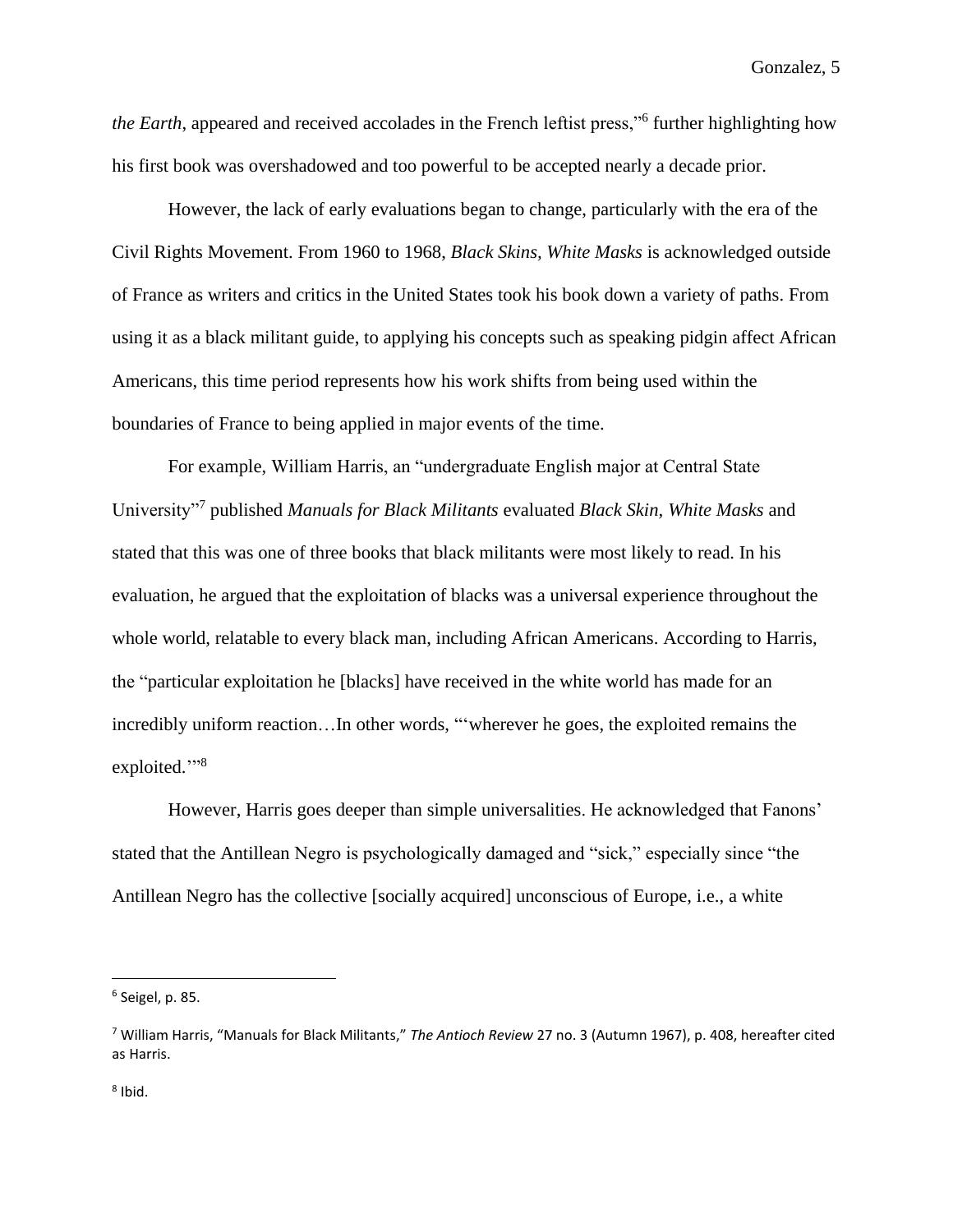one…until one day, when he is about twenty, he realizes that he is a Negro."<sup>9</sup> He takes this concept and applies it to African Americans, arguing that "their sickness (Fanon would say neurosis) is only an exaggeration of what many middle-class American Negroes have experienced. The neurosis is more extreme because the Antillean Negro can live in a dream world more completely than the U.S. Negro<sup>"10</sup> because place such as Martinique are essentially dream islands while African Americans live within a white world. In this regard, there is a "terrifying similarity between the black bourgeoisie of America and Martinique"<sup>11</sup> because both had to adopt white behaviors and attitudes to get ahead in life.

However, there is a subtle anger within Harris's critique when he disagrees with Fanons' idea that both blacks and whites should forget their history, to "forget that one was a slave in the past and that the other exploited the slave…and try to build a new world as brothers."<sup>12</sup> One can see that while he does acknowledge Fanons' contributions, he draws a line differentiating French colonialism and African American racism:

Maybe it is easier for a French intellectual to forgive the white man than it is for an American intellectual. From Fanon's description of the life of the French Negro, there isn't open conflict-it is the subterranean conflict of a "liberal" society. Maybe it is easier to forgive if someone in your family hasn't been lynched. Unlike the French Negro, the American Negro has the constant possibility of white violence. This condition makes for greater militancy in America. France produces Fanon, America produces LeRoi Jones [an African American writer who published aggressive, provocative works on the struggles of blacks in the United States].<sup>13</sup>

 $10$  Ibid.

 $11$  Ibid.

 $12$  Ibid., p. 416.  $13$  Ibid.

<sup>&</sup>lt;sup>9</sup> Ibid., p. 415.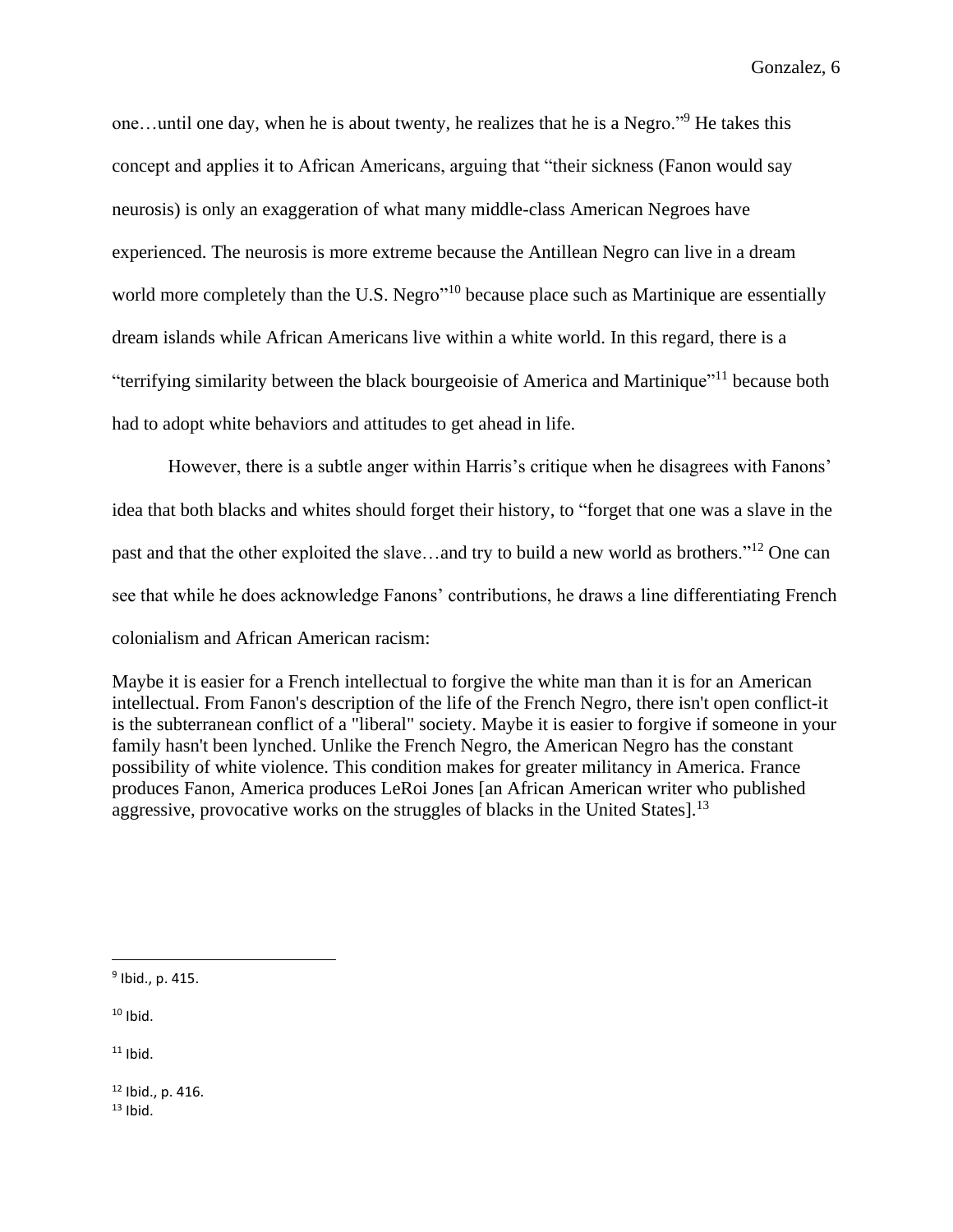He argued that Fanon can only say this because his conflict was not an "open-conflict," whereas in America, the African Americans face the constant possibility of white violence and lynching. However, this is not correct because the fight to establish and deconstruct colonialism has been demonstrated as violent as well. The constant threat of lynching can be compared to the rape, genocide, and leeching of resources that are but a few of many atrocities within the African sphere. To this end, Harris's pushback demonstrates a lack or omission of, historical knowledge, especially since colonialism was more widespread during his time rather than the present day. Regardless, this review is a splendid example of how his works rose from obscurity in France as a tool for African Americans in the Civil Rights Movement.

On the other hand, Harris is but one perspective in the quest to analyze how Fanons' book was evaluated. Another perspective belongs to J. E. Seigel who was a history professor at Princeton University. He engages with *Black Skin, White Masks* by focusing on the idea that Fanon's goal in the book was to overcome the schism between whites and blacks as a sign of reconciliation more than anything compared to Harris who takes a narrower interpretation, swayed by the Civil Rights Movement. While he gained inspiration from Leopold Senghor, the first president of Senegal who was also the creator of the idea of "négritude (which was an anticolonist movement that was an attempt to return to African culture)," Seigel disagrees with Fanon that blacks should completely adopt the idea of going back to their roots to become more human because "it excludes at the start all those parts of man that the white world has appropriated for itself."<sup>14</sup> Négritude is a response to the "truncating of humanity" and "blackness can become not a fractional humanity…[it must become] a form of fully human existence."<sup>15</sup> He

<sup>14</sup> J. E. Seigel, "On Frantz Fanon." *The American Scholar* 38 no. 1 (Winter 1968-69), p. 86.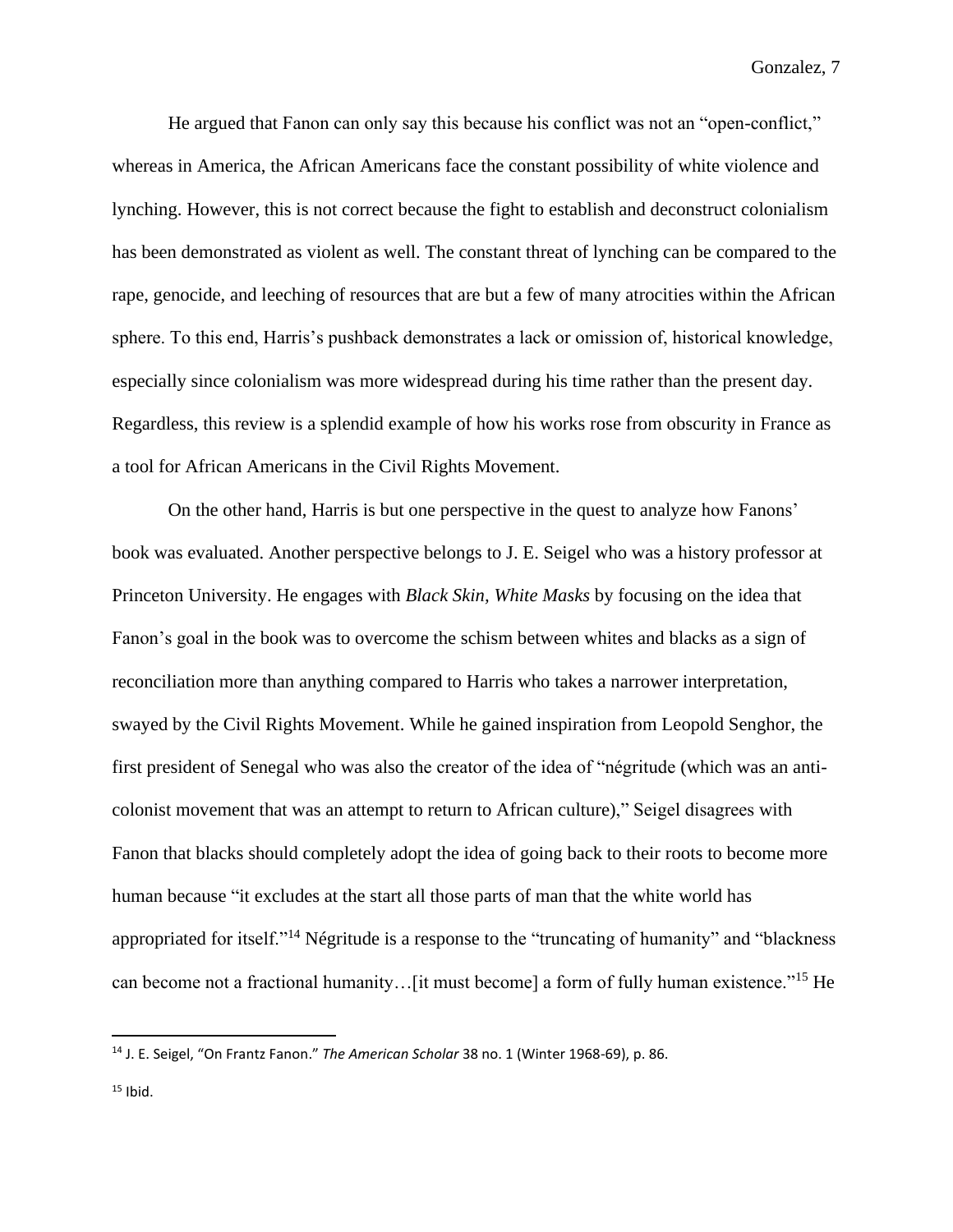further cautions that by pursuing négritude "the search for blackness degenerates into banal exoticism…to go native as much as you can, to become unrecognizable."<sup>16</sup> As such, negritude is "antiracist racism that could only be a stage on the way to a higher consciousness."<sup>17</sup> In other words, negritude is not the answer to regain black identity and win political, socioeconomic, and cultural freedom but a stepping stone.

At the same time, he argues that Fanon's book was an attempt to reach out for the universal, though unlike William Harris who pointed out the universal as black oppression and suffering across the world, Seigel identified the universal as creating a race-less world by attempting to knock down the idea that the black man is biologically separate from whites and from humanity. In fact, Seigel thinks that the very idea of what it means to be black "is a creation of those who oppress him"<sup>18</sup>.

At this point, there are differentiating opinions as to whether blacks in America face greater oppression or the colonized in Martinique. Harris argued that:

At first, the Antillean Negroes seem "the sickest Negroes on earth," but after a while one realizes that their sickness (Fanon would say neurosis) is only an exaggeration of what many middleclass American Negroes have experienced. The neurosis is more extreme because the Antillean Negro can live in a dream world more completely than the U.S. Negro.<sup>19</sup>

At the same time, Seigel argued the opposite, stating that in "France, the negro had no chance to test his identity or prove manhood... in America the Negro battles and is battled."<sup>20</sup> As

- $17$  Ibid.
- <sup>18</sup> Ibid., p. 89.
- <sup>19</sup> Harris, p. 415.

 $20$  Ibid., p. 90.

<sup>16</sup> Ibid., p. 87.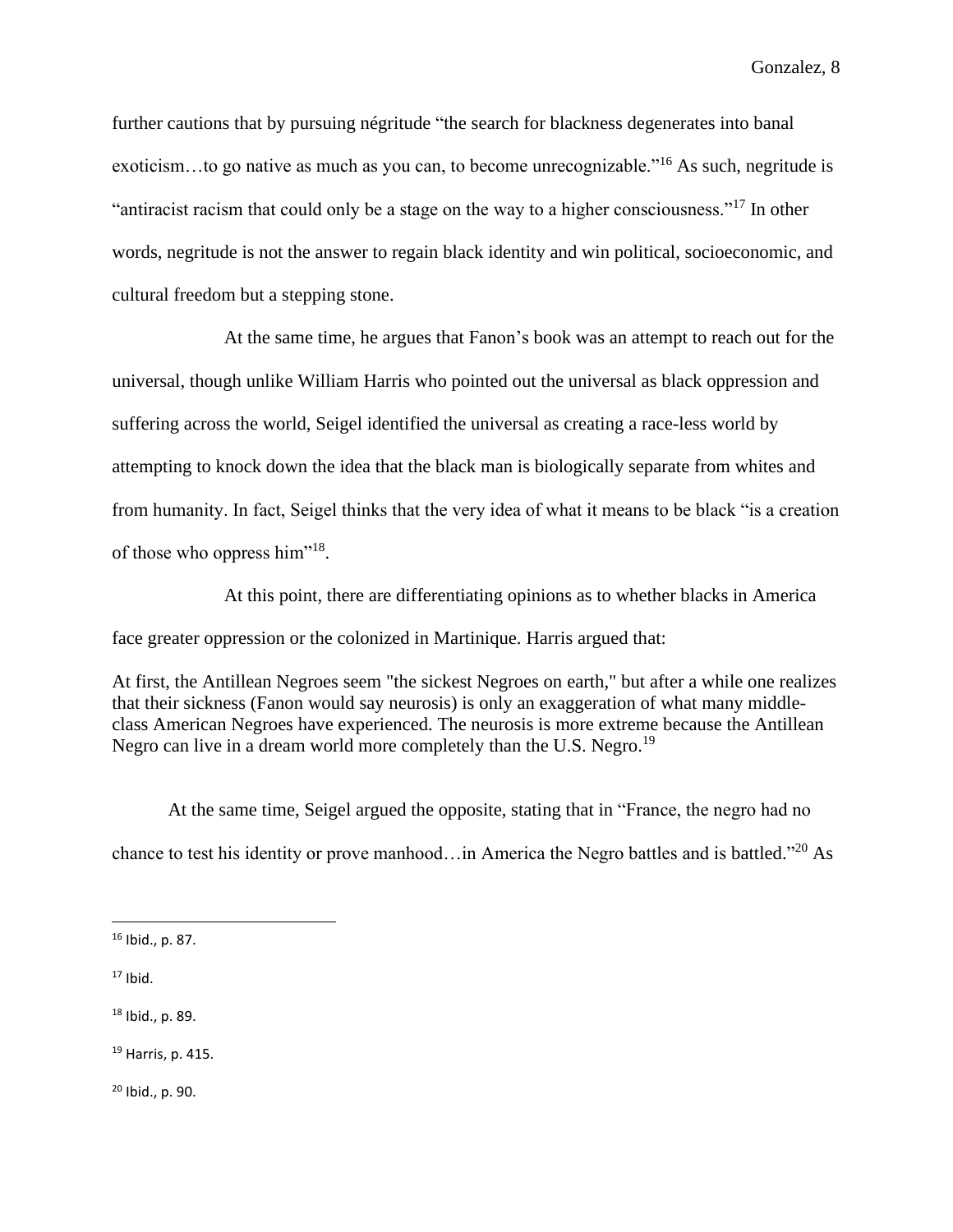such, "there are laws that, little by little, are invalidated under the Constitution. There are other laws that forbid certain forms of discrimination" which in turn, means that there is "the possibility of a meaningful struggle,"<sup>21</sup> an obvious reference to the Civil Rights Movement as a battleground and the medium in which blacks actually enjoy an advantage compared to blacks from the colonies.

As a result, most evaluations are made using the Civil Rights Movement as the background which shows that the scope and application that people take his work is still in a somewhat narrow focus. However, some evaluations, while still focusing on the Civil Rights Movement, take the time to walk lesser-known perspectives.

In another example using the Civil Rights Movement, Haig A. Bosmajian, a speech professor for the University of Washington, published "The Language of White Racism" which agreed with and focused on a singular chapter in Fanons' book – "The Negro and Language." Here, he extended the argument that just as whites talk down to blacks in Europe by speaking pidgin, the same principal "applies equally to white Americans"<sup>22</sup> talking down to African Americans. He stated that most whites talk down to blacks in "his automatic manner of classifying him, imprisoning him, primitivizing him, decivilizing him," which in turn, "makes him angry<sup>"23</sup> because he is not being respected and treated equally.

While the reasons that speaking pidgin would be offensive to blacks may not immediately be obvious, G. K. Grohs, a Senior Lecturer in Sociology from The University

 $21$  Ibid.

<sup>22</sup> Haig A. Bosmajian, "The Language of White Racism." *College English* 31 no. 3 (December 1969), p. 269, hereafter cited as The Language of White Racism.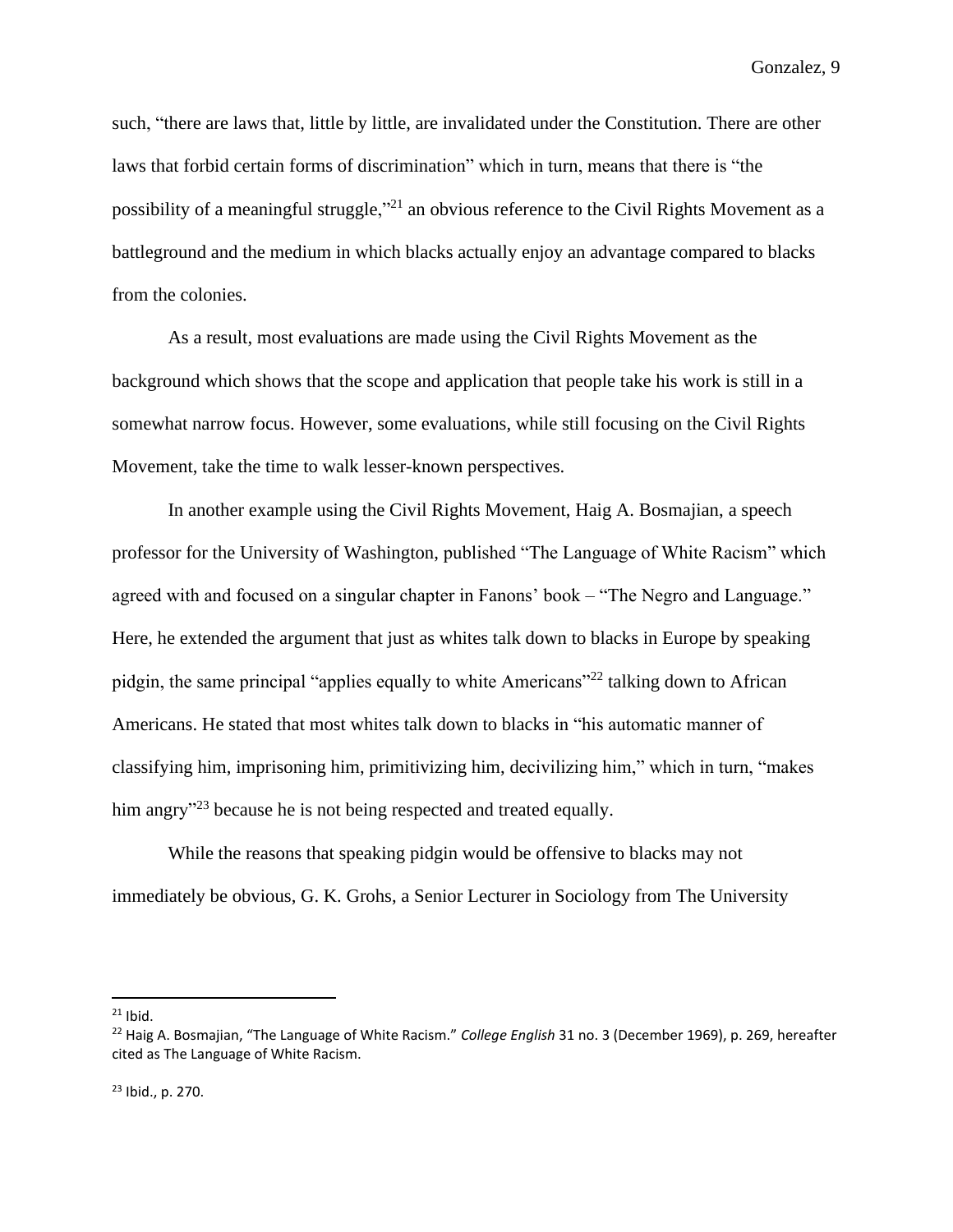College produced *Frantz Fanon and the African Revolution* and touched on how pidgin affects blacks. Through part of his analysis on the effects of speaking pidgin:

Good French, especially if perfectly pronounced, was in Martinique the criterion for a high social position. Therefore to study in France guaranteed not only a certain education but also the most important opening to social mobilisation. To speak like the French, to look like the French, became an obsession; and some Frenchmen's bad habit of speaking petit-negre, a kind of pidgin French, to all foreigners, even those who could speak a more elegant French than they could themselves, became a hurtful offence. $24$ 

In addition, as white Americans and Europeans talk down to blacks, blacks in turn faced pressure to perpetuate this stereotype. Through these interactions, Grohs identifies another form of oppression of blacks in America through language; people identifying African Americans with their name and occupation such as "a great Negro singer" or "a great black poet" or "a great Negro ball player."<sup>25</sup> Furthermore, whites used the term "negress," which Bosmajian stated was particularly offensive to blacks, yet they still used it. As such, the language of colonialism and the language of white racism is one in the same and perpetuate oppression whether white racism is applied in the United States or in France.

Unlike Harris who focused on domestic affairs in the United States or Bosmajian who focused on the language of racism (and colonialism), Grohs delved into Fanons' ideological concepts as they applied throughout the colonies in a more active approach; mainly, whether using violence to overcome colonialism is feasible. While there is agreement from Grohs that Fanons' work was pushed out of obscurity by the Civil Rights Movement, he does not agree with his argument that colonialism can only be defeated through violence. "In other countries [such as] Ghana, Tanzania, Sierra Leone where such groups were lacking" Grohs said, "no violence

<sup>24</sup> G. K. Grohs, "Frantz Fanon and the African Revolution." *The Journal of Modern African Studies* 4, no. 6 (December 1968), p. 544, hereafter cited as Grohs.

<sup>&</sup>lt;sup>25</sup> The Language of White Racism, p. 270.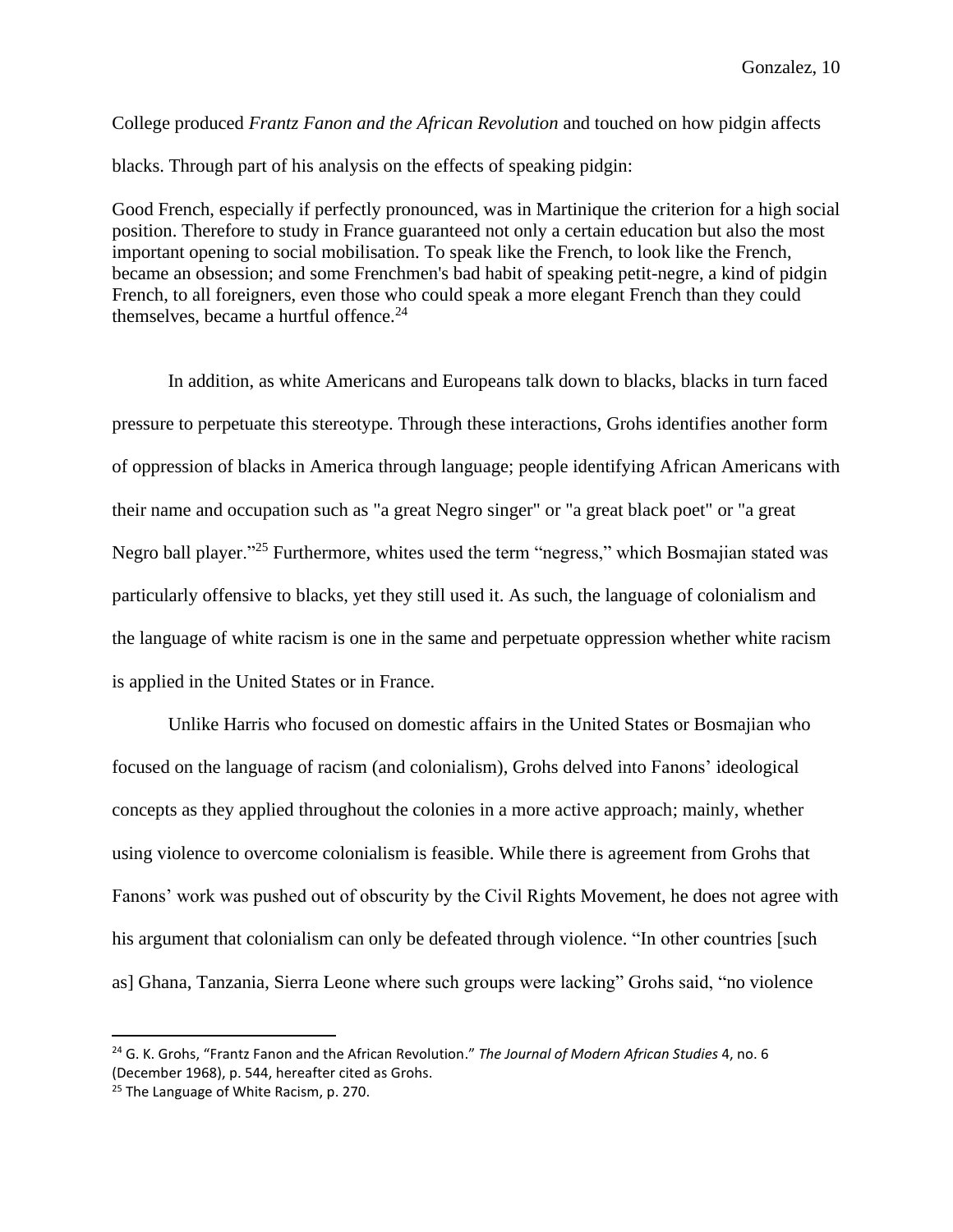was necessary to achieve independence and to transform the colonial economy.<sup>"26</sup> In addition, he ties Fanons' argument back to the largest contemporary event in this time period – Civil Rights, stating that "the outcome of much violent action in Europe and the U.S.A. in recent years has shown that violence as a means of revolution has to be viewed far more discriminately. It is time to think afresh about the roots, the efficiency, and the controllability of violence."<sup>27</sup> This strikes the core of Fanons' argument that decolonization is a violent struggle.

As we move past the Civil Rights Movement and onto contemporary evaluations from 1990 to the present day, critics and researchers no longer apply his work toward the Civil Rights Movement – his work is used to further the research, analysis, and evaluation of current worldwide problems around global inequality and racism and there is more pushback on Fanons' treatment of women in the present day (and there are also more visible women critics which was difficult to locate in both the early and Civil Rights Era evaluations).

Within the contemporary period, there is immense value in both the directions critics evaluated his work and even the media in which his work is evaluated. One hallmark example is the creation of the Issac Juliens' documentary, *Frantz Fanon: Black Skin, White Masks* where he captured interviews with film critics and people who read his book in the inception years. This documentary, produced in 1996 provided a treasure-trove of primary sources on how his work was interpreted in the 1950s and in a more contemporary light; it is also the first movie to examine Frantz Fanon as a person and there is certainly a place allotted for the evaluation of *Black Skin, White Masks*. For example, Stuart Hall who was a cultural theorist put forth his explanation that Fanons' unwavering inclination toward violence is because he saw the

<sup>26</sup> Grohs, p. 555.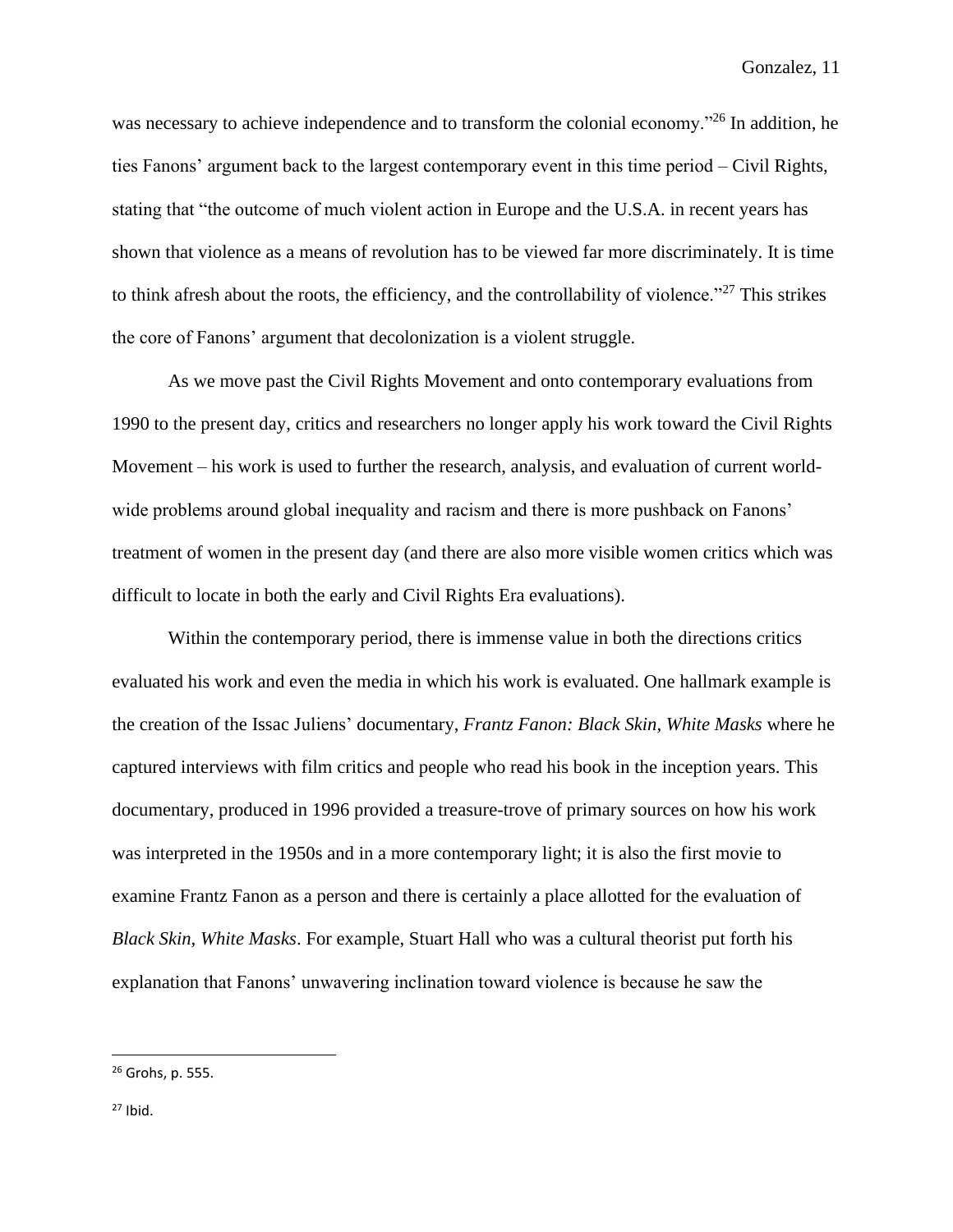"colonizer-colonized relationship…as a struggle to the death."<sup>28</sup> He described a pivotal moment in Fanons' life at the age of 27 when he studied medicine in Paris – a French child said he was frightened of him because of his skin color and that was when his "depersonalized self," the imitative white mask of the colonizer shattered and underneath was nothing – he did not know what he was or what "self" he had to see the world with. Such is the meaning behind the "white mask," as he grew up wearing a white mask for himself. In this example, he returned to his home and sat at his desk, his hands over his face in anguish which brings new perspective into any of the evaluations; through a new medium, the actors' performances and their actions within the film itself acting out major pieces of *Black Skin, White Masks*. As such, one of the most significant critiques of this era comes from the revisiting of Fanons' work by women from the perspective of a feminist critique. And as one can see throughout the early and Civil Rights evaluations, their evaluation is a breath of fresh air because there was still no acknowledgement of Fanon's misogyny and very little acknowledgment of women in general. It will take a few more decades before we see the presence and perspective of women critics on Fanon.

The documentary also took the time to revisit Fanons' argument that black women in particular perpetuated colonialism by desiring white men, particularly after Fanon evaluated *I Am a Martinican Woman* which reinforced his misogyny. Maryse Condé, a writer and critic from Pointe-à-Pitre who wrote extensively on colonialism said that Fanons' critique was very unfair because he did not look at the historical context in which Mayotte Capécia married a white man over a black man. "The Martinician [man] is brutal and mean and [the] white man is an escape from brutality."<sup>29</sup> In this quote, she is referring to escaping from abuse. "But Fanon [only] looks

<sup>28</sup> Fanon Film.

 $29$  Ibid.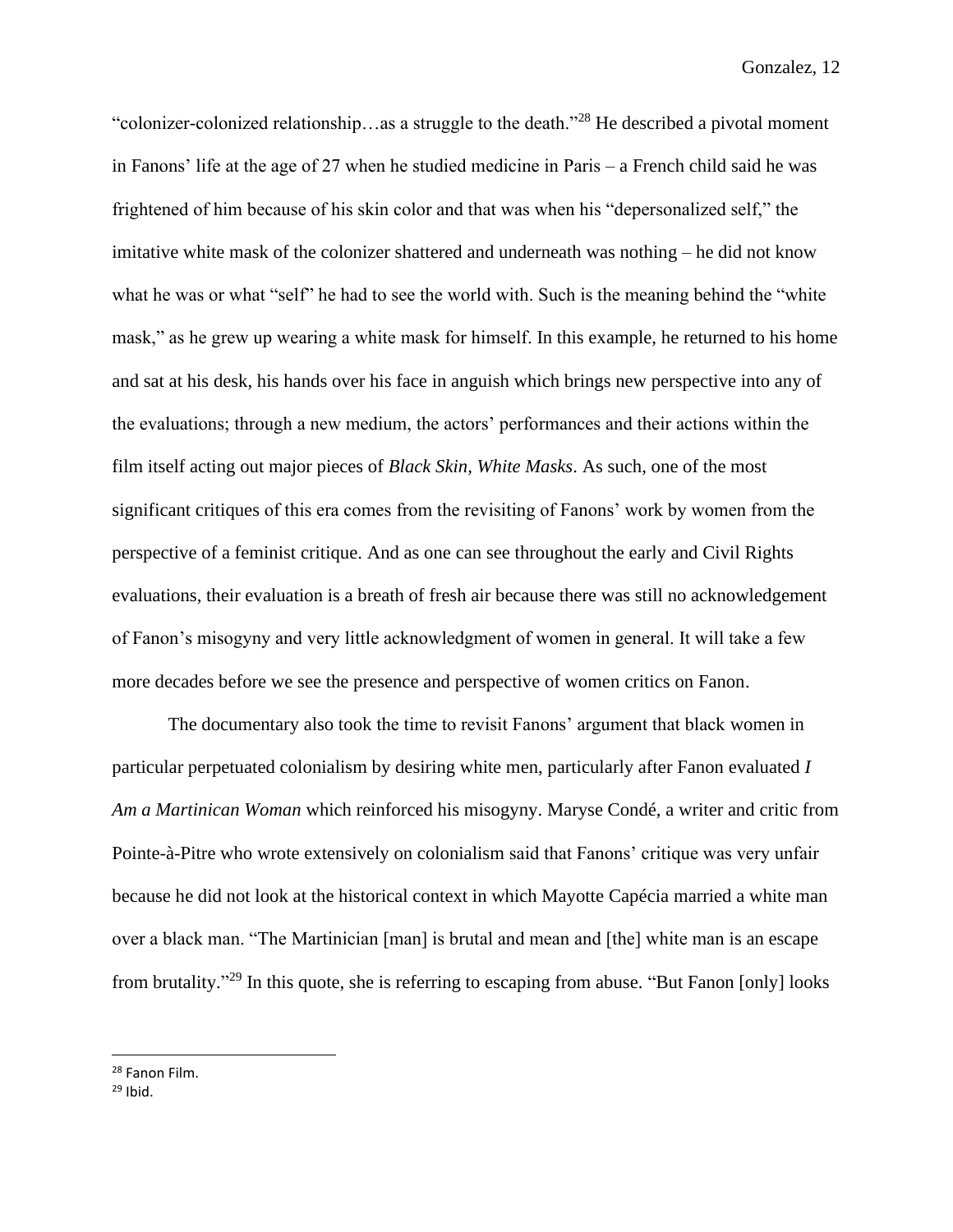at her desire for whiteness…she can love a white man without representing her entire race and all black women."<sup>30</sup> However, there is much more about inclusion to be discussed as contemporary evaluations feature no shortage.

Dr. Cheryl Duffus, a specialist in post-colonial literature and the Associate Professor of English Faculty Chair at Gardner-Webb University published "When One Drop Isn't Enough: War as a Crucible of Racial Identity in the Novels of Mayotte Capécia" which criticizes Fanons' perspective of *I Am a Martinican Woman* because he originally criticized Capécia as perpetuating the effects of colonialism. In her analysis, she begins by stating that "Frantz Fanon's (in)famous attack on Mayotte Capecia as a "mudslinging storyteller" who betrays her race with a white man has been widely criticized as revealing a troubling gender bias in his seminal work, *Black Skins, White Masks*."<sup>31</sup> She defended Capecia by stating that her actions "perfectly mirror the attitudes of her society, which valorizes whiteness and disparages blackness."<sup>32</sup> In addition, she pushed back against Fanon, stating that in "*Black Skin, White Masks*, Fanon relegates women to their traditional role in nationalism and community formation as maintainers of order through their reproductive capabilities. This limiting view of women is exactly what leads Mayotte and Isaure to leave their communities, but it is not exclusive to Fanon or Martinican society."<sup>33</sup>

In Martinique, Duffus goes further interpreting Fanons' anger toward the people of Martinique after the collapse of colonialism. For her a major shift occurred from "whitening" itself to the rejection of "postmodern "ambivalence; that which does not fit the community's new

<sup>32</sup> Ibid., p. 1092.

<sup>33</sup> Ibid., p. 1100.

 $30$  Ibid.

<sup>&</sup>lt;sup>31</sup> Cheryl Duffus, "When One Drop Isn't Enough: War as a Crucible of Racial Identity in the Novels of Mayotte Capécia." *Callaloo* 4 no. 28 (2005), p. 1091, hereafter cited as Duffus.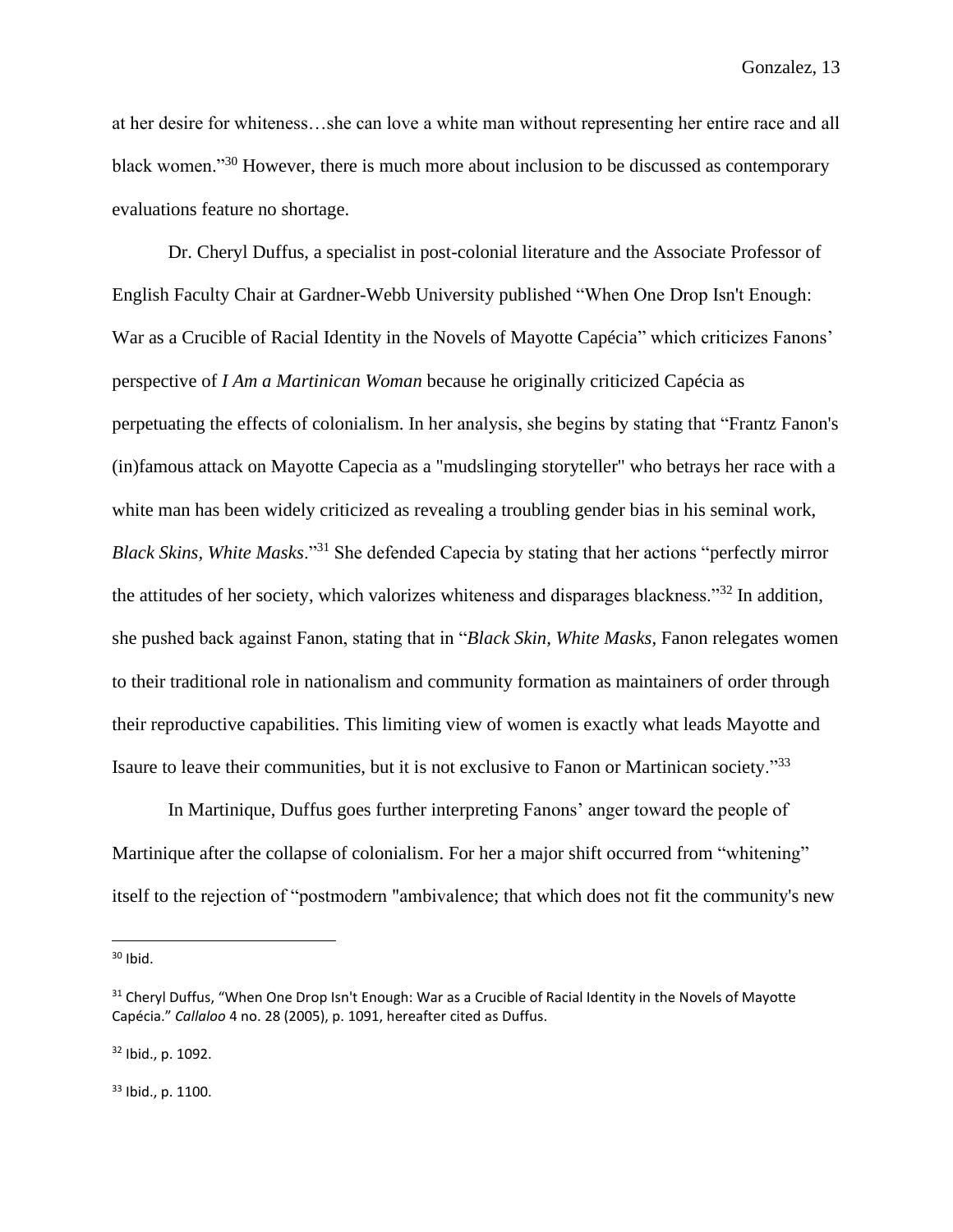standards must be expunged."<sup>34</sup> This is vital because throughout the world, women are used as boundary markers in ethnic and national processes and men acknowledge that women's sexual and marital choices can significantly disrupt the social order.<sup>35</sup> And if women such as Capecia are seen to use their power in such a way that does not benefit their own ethnic group or culture, Fanon accused her of "[willful] miscegenation in order to achieve higher social status [and it is] subversive and dangerous because it represents a choice to continue the patterns of slavery, and because it implies the rejection of black men." <sup>36</sup> When we break down this word which the creation is both recent and pejorative, the word "miscegenation," the first-half is "miscere," meaning "to mix," and "genus" which means "race" in Latin, Fanon believes that her actions constituted a "conspiracy against the black race."<sup>37</sup> In fact, it was an attempt to replace "amalgamation" which was, at the time, "the most common term used to describe "race mixing"—[which] was a "poor word, since it properly refers to the union of metals with quicksilver."<sup>38</sup>

Fanon believed that by marrying a white man and having children alongside imbibing a culture that resembles "white" but is not quite white in the post-colonialist era, Capecias' "hybridity and sexual choices are subversive and transgressive of the community's new identity and…the danger is that [she] will create an alternative community." Duffus claims, "Since

 $36$  Ibid.

<sup>34</sup> Ibid., p. 1099.

<sup>35</sup> Ibid., p. 1100.

<sup>37</sup> Ibid., p. 1099.

<sup>38</sup> Mark Sussman, "The "Miscegenation" Troll," *JSTOR*. Online [@ https://daily.jstor.org/the-miscegenation-troll/.](https://daily.jstor.org/the-miscegenation-troll/)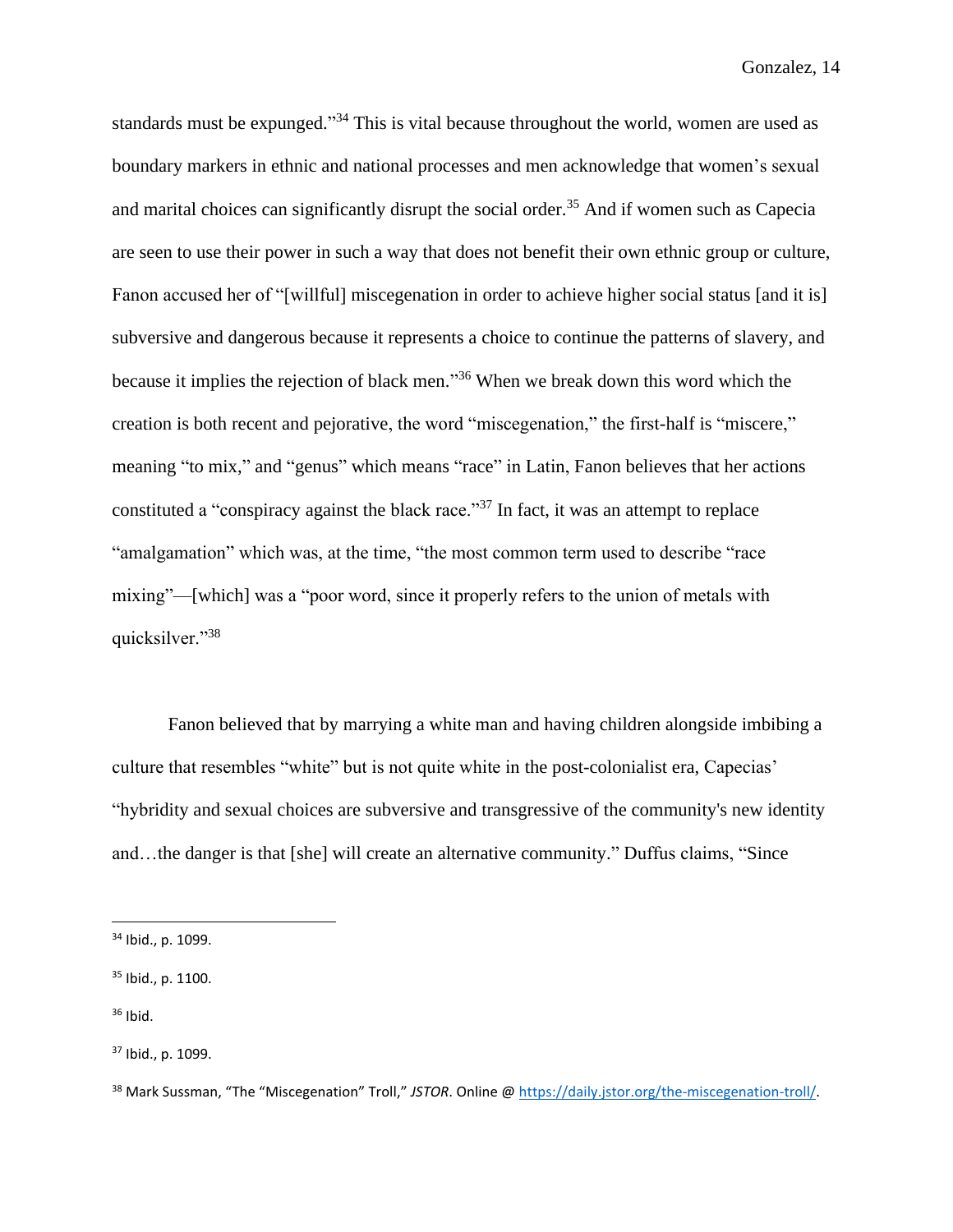Mayotte and Isaure do not bear "true" sons of the new, postwar community, their 'mistakes' and the threat they represent must be eliminated and silenced."<sup>39</sup> Through this, she evaluates his book alongside Mayotte Capecias' two books which is somewhat similar to Harris and how he classified his work as a militant guide, but different because Duffus is actively engaging with the material from three books and bringing them together while Harris simply found a similarity within his selection of books and evaluated them individually.

However, she points out a gap in his reasoning; when Fanon pursued a marriage with a European woman, "somehow, in Fanon's analysis, the man of color is not "whitening" his race by pursuing a white woman; his offspring are never referred to, but the offspring of women of color and their choice of partner define not only their racial identity but their community allegiance"<sup>40</sup> which further puts him in a hypocritical light.

Most contemporary evaluations offer much more than criticisms of his work and of how he treats women; they are used to explain the problems that are occurring in the present day which is one of the few similarities between the Civil Rights Era evaluations and the present-day evaluations.

In "Skin Complexion in the Twenty-First Century: The Impact of Colorism on African American Women," by Tayler Mathews and Glenn Johnson, they withhold their criticism and instead point to how men still exercise control over women today and how colorism affects black women with a special emphasis in the United States. Mathews, a researcher with a PhD in political science and Johnson, a political science professor at the University of Tennessee indirectly express their approval of Fanons' *Black Skin, White Masks* by using his works to

<sup>39</sup> Duffus, p. 1100.

<sup>40</sup> Ibid., p. 1099.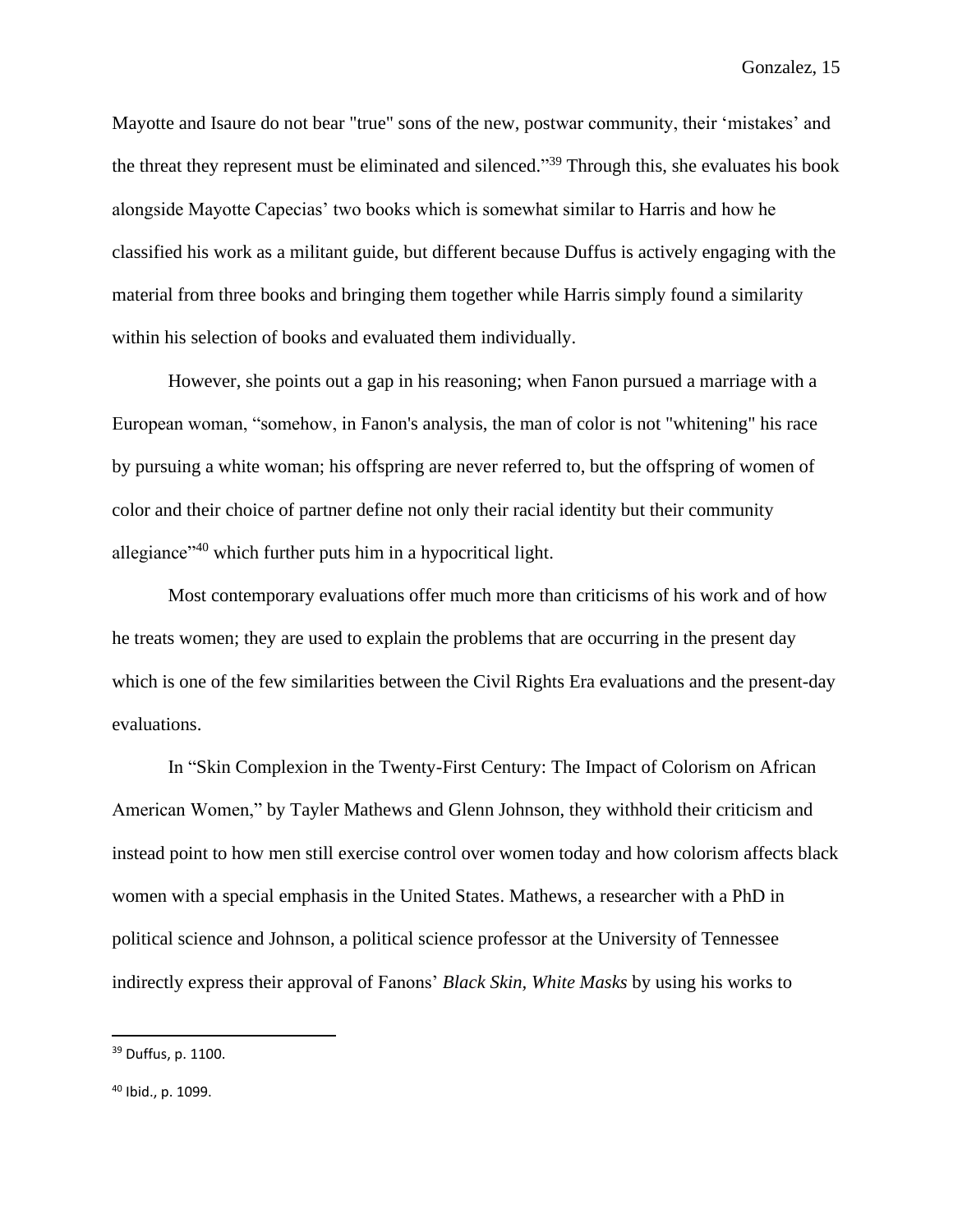tackle contemporary phenomena and argue that skin complexion has a strong impact on the social, economic, and life prospects of African American women, adding that they are subject to oppression and control in the form of the skin preferences for African American men who both "consciously and subconsciously practice bias in relation to skin complexion."<sup>41</sup> They argue that in times of colonialism, African men had limited ways to move up in a colonized world, focusing on coveting "language, white culture, and the white wife or sexual partner"<sup>42</sup> to prove to themselves that they are worthy of white love. As a result, Mathews and Johnson push the argument that African American women face the pressure of colorism which is connected to racism and colonialism and most of all, they "benefit from a male privilege that allows them esteem and authority over how African-American women view themselves. Again, American society places high importance on women's physical appearance and it is an unfortunate fact that what is visually acceptable for women is controlled by the opinions of men."<sup>43</sup> This is an indirect connection to how black women still try to use their lighter skin color to pass on or if that option is not available, physically alter their bodies such as skin bleaching or eyelid surgery which is in many ways, stems to the world of colonialism, and exists in America. In another respect which Mathews and Johnson are not aware of, their argument hints at another universality – that men were the judges of beauty and were the ones to designate the beauty of white to begin with and even in the  $21<sup>st</sup>$  century, women still contend with this issue today.

 $42$  Ibid.

<sup>43</sup> Ibid., p. 255.

<sup>&</sup>lt;sup>41</sup> Tayler J. Mathews and Glenn S. Johnson, "Skin Complexion in the Twenty-First Century: The Impact of Colorism on African American Women." *Race, Gender & Class* 22 no. 1-2, p. 254.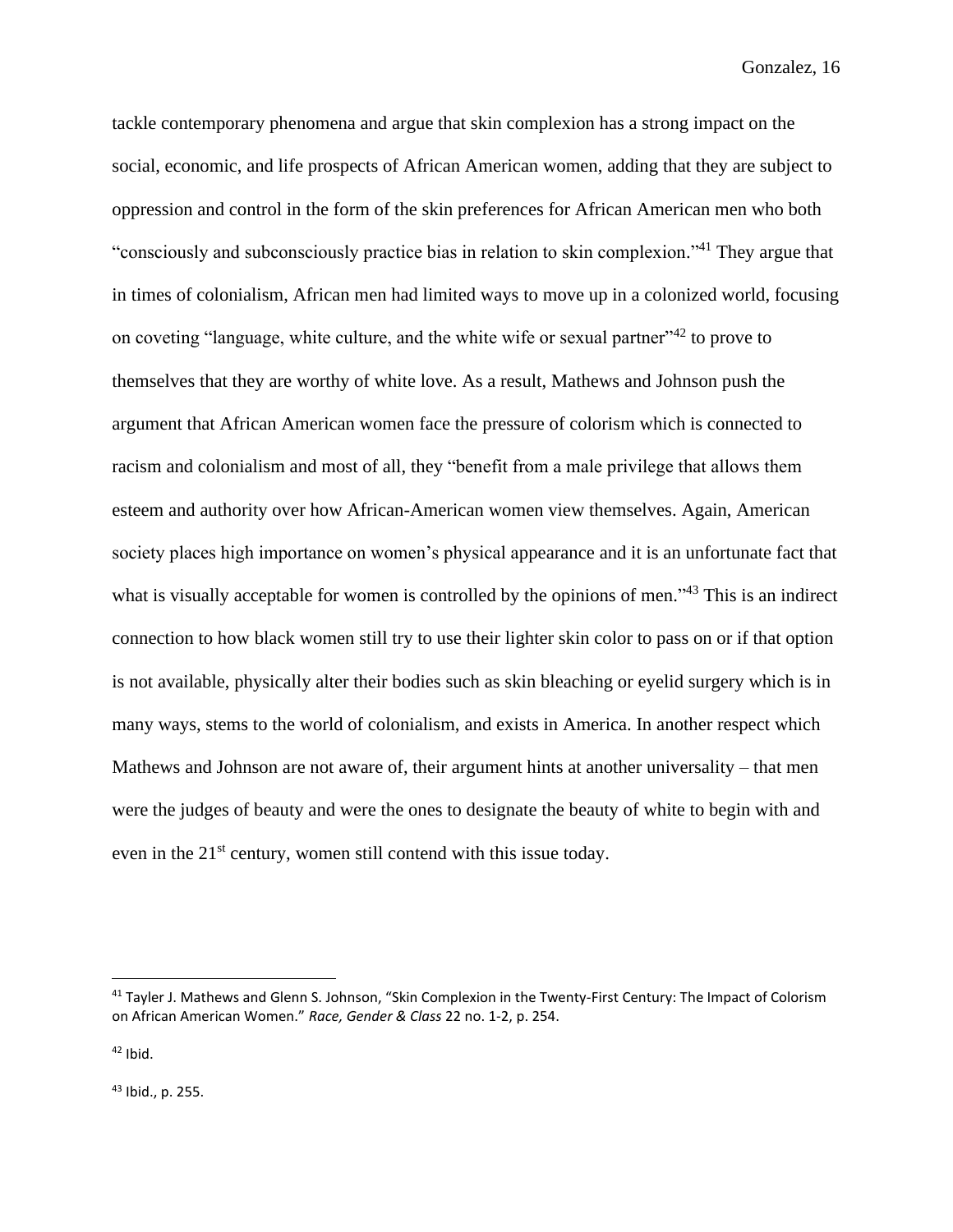Most of all, contemporary evaluations feature one distinguishing aspect that differentiates them from those of the past two periods; they use Fanons' work and apply it to new areas that have not been touched previously. In a literary review by Joyce Green who explores *Red Skin, White Masks: Rejecting the Colonial Politics of Recognition* by Glen Sean Coulthard and

Taiaiake Alfred, she argues that they draw "on Frantz Fanons powerful anticolonial analysis… to analyze the historical and political experiences of Indigenous peoples in Canada with settler state colonialism."<sup>44</sup> While she stated that their book is "directed at the Canadian colonial experience,"<sup>45</sup> their work applies for all settler states. Just as the Europeans carved up Africa, the Canadian government, much like American government under the pretense of Manifest Destiny took over indigenous lands and attempted to assimilate them into the culture of the settler as they indigenous peoples were forced to trade their land for security. Even now, the legacy of settler colonialism (much like traditional colonialism) created long-lasting impacts on the native population today. Now the Canadian government is heeding the calls and pushing the idea of "recognition," but in the end, just like colonialism, these policies are only self-serving to the settlers because such efforts of acknowledge are too little, too late with virtually no possibility that Native American lands will ever be returned. This is a splendid example of how his work is being used today which is in itself, a revealing evaluation as we see new material being produced and his concepts being applied beyond the scope of black and white.

The next source focused on another minority group - women who were directly involved in the struggle for decolonization as the female point of view has been traditionally neglected throughout the decades. This came from Professor Aaronette White, former Associate Professor

<sup>44</sup> Joyce Green, "Review - Red Skin, White Masks: Rejecting the Colonial Politics of Recognition by Glen Sean Coulthard and Taiaiake Alfred." *Great Plains Quarterly* 36 no. 4 (Fall 2016), p. 327.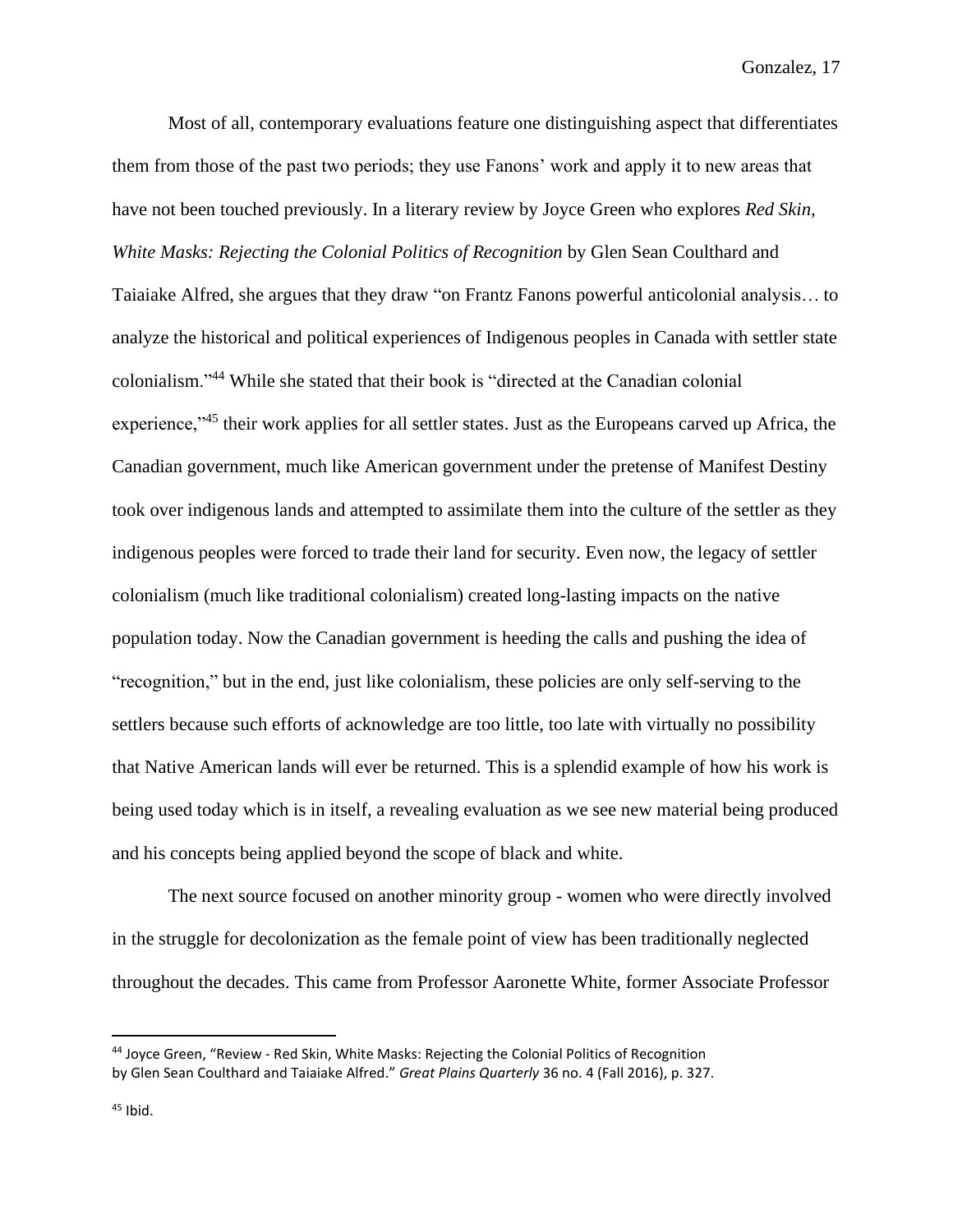of Psychology at the University of California: Santa Cruz until her death in 2012 with "All the Men Are Fighting for Freedom, All the Women Are Mourning Their Men, but Some of Us Carried Guns: A Raced‐Gendered Analysis of Fanon's Psychological Perspectives on War." She explored whether Fanon was right that the path toward decolonization was through revolutionary violence.

While she did not directly make a stance on whether violence was right or wrong, she argued that "Fanon could not have known that encouraging colonized men to redirect their counter-violent urges [caused by colonialism] could spin out of control both during and after wars of independence,<sup>146</sup> especially as women bore the brunt of violence on two fronts – from white and from black men, many of whom carried patriarchal ideologies that were not fully abandoned simply by being a revolutionary. In fact, she argued that his book was written from "an androcentric account that failed to explore patriarchal aspects of men's colonized mentalities."<sup>47</sup> Combined with "authoritarianism in military chains of command and the view that combat is so-called men's work created sexual divisions of labor, hyper-masculine attitudes and practices, and a form of blind compliance that worked against the equal recognition of women soldiers."<sup>48</sup> On top of that, "long-standing practices of sexual exploitation subjected women soldiers to human rights abuses by the enemy and their fellow comrades,<sup>349</sup> which further highlights how Fanon "paid too little attention to the gendered psychological effects of

 $48$  Ibid.

<sup>49</sup> Ibid., p. 880.

<sup>46</sup> Aaronette M. White, "All the Men Are Fighting for Freedom, All the Women Are Mourning Their Men, but Some of Us Carried Guns: A Raced‐Gendered Analysis of Fanon's Psychological Perspectives on War," 6 no. 32 (2007), p. 879.

<sup>47</sup> Ibid., p. 879-880.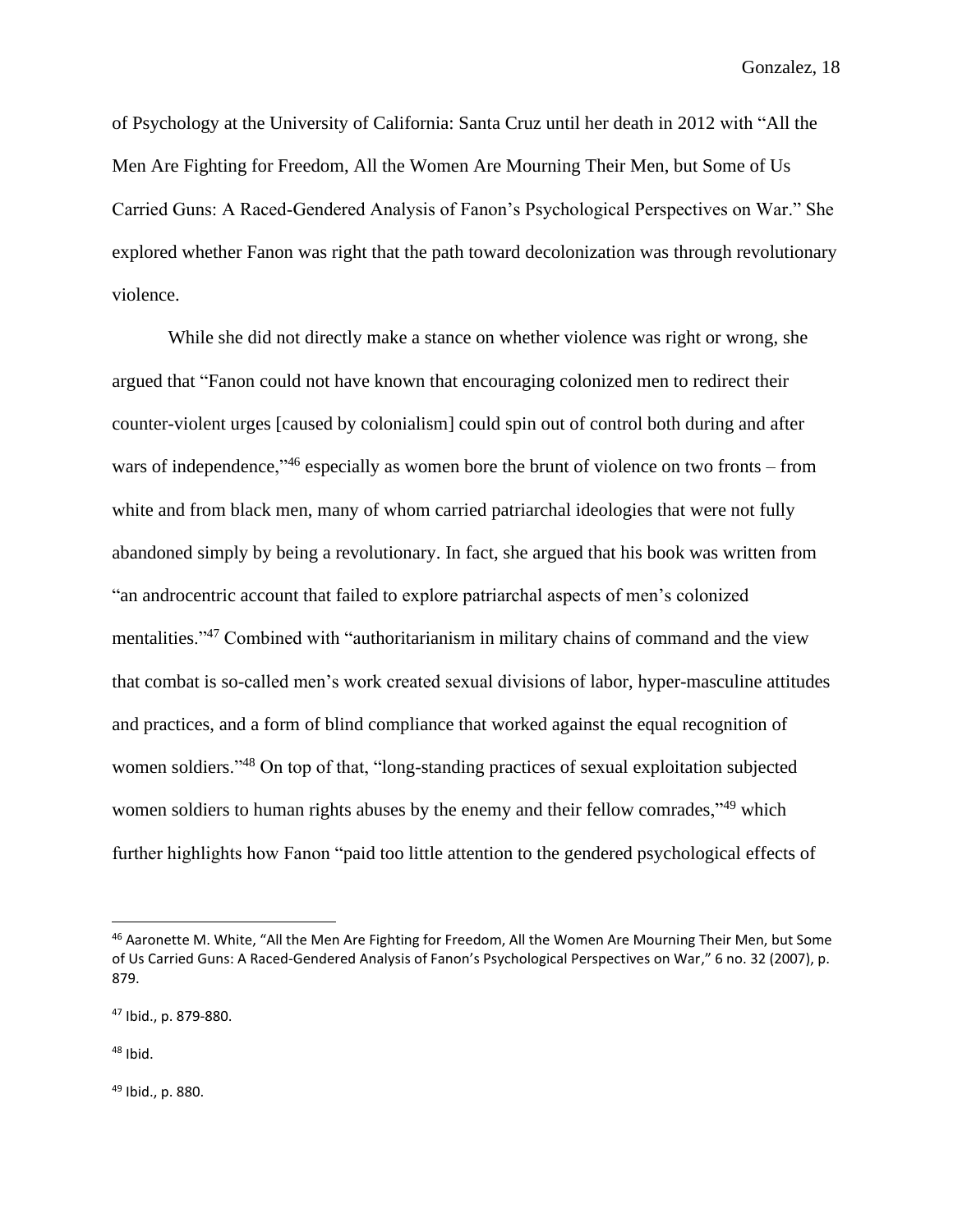colonization and revolutionary violence."<sup>50</sup> As a result, she argued that he did not "fully capture the experiences of African women or African men in anticolonial struggles."<sup>51</sup> Overall, this is an excellent source if one is looking for a fresh perspective on decolonization from the perspective of women's struggles, especially since the 1996 documentary did not portray women as active combatants, but as couriers who used their veils and garments as ways to transport weaponry and fool their French occupiers in Algeria. This book destroys the stereotype that Algerian women are incapable of waging war.

His work also brought new life into one of the most modern day debates on whether the government should grant African Americans reparations from slavery and systematic mistreatment. According to Christopher Buck, an Associate Professor who teaches political science and government at St. Lawrence University, in *Blacks Skins, White Masks*, "Fanon also renounces the "right ... to claim reparation for the domestication of [his] ancestors," since doing so would involve "remaining the slave of the Slavery that dehumanized [his] ancestors,"<sup>52</sup> turning into:

A vicious cycle in which the taking of material reparations appears to be a precondition for freedom, yet the claim for reparations appears to come at the cost of adoption of a constraining cultural identity. In other words, the process of attaining the material conditions necessary for radical freedom through slavery reparations can have the opposite effect of inhibiting freedom.<sup>53</sup>

In short, Buck argued that the idea of pursuing reparations is reasonable and would not morph into another form of oppression because the very idea of pursuing reparations would be to

 $51$  Ibid.

<sup>53</sup> Ibid., p. 124.

<sup>50</sup> Ibid., p. 879.

<sup>52</sup> Christopher Buck, "Sartre, Fanon, and the Case for Slavery Reparations," *Sartre Studies International* 10 no. 2 (2004), p. 123.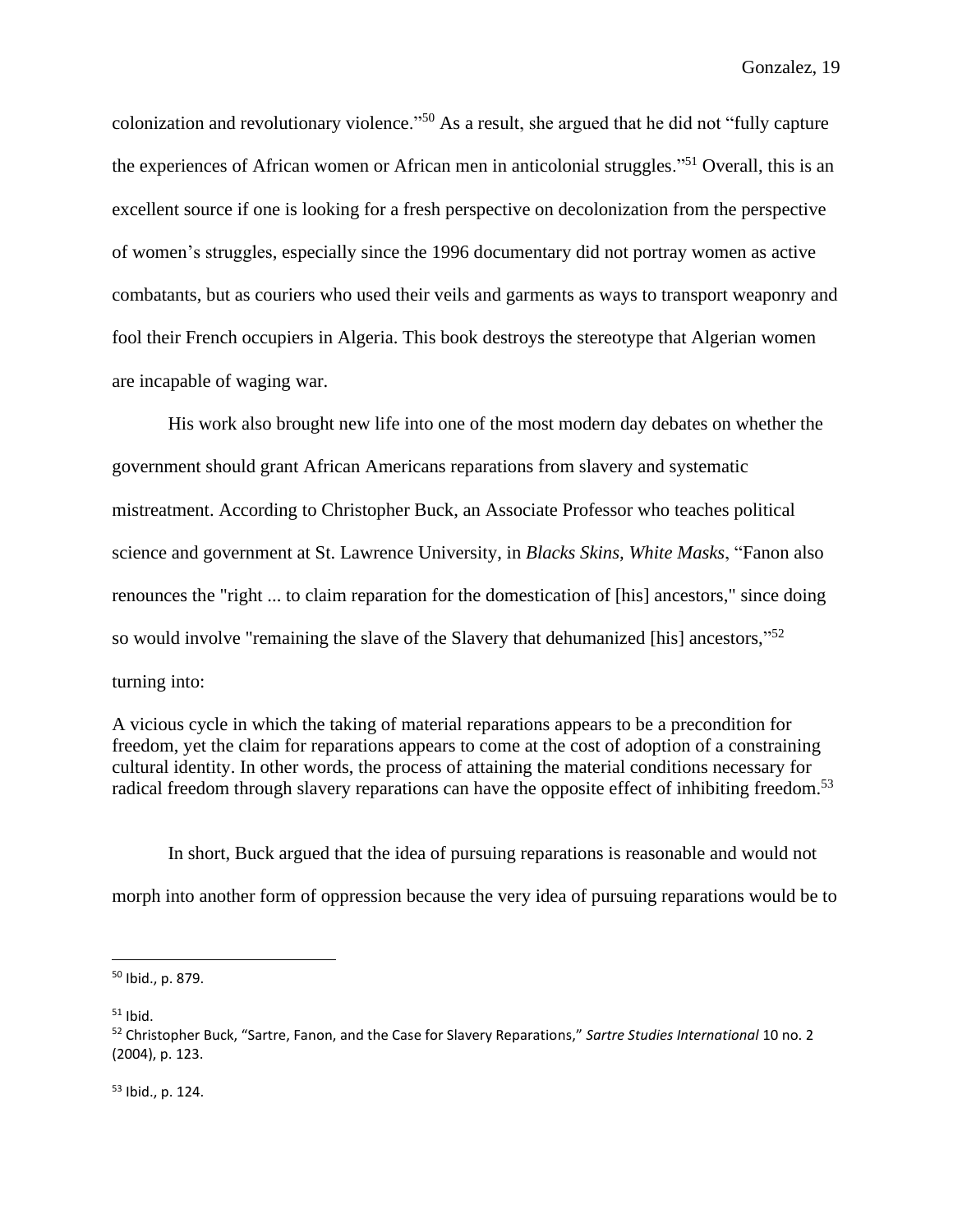see "race as seriality" as that point of view "enables those who demand slavery reparations to emphasize both aspects of Fanon's "double realization": that not only are African Americans entitled to take reparations, but also that those who benefit from white privilege must pay."<sup>54</sup> In this case, seeing race as seriality is an idea taken from Jean-Paul Sartre, a French anti-colonialist. While the idea of seriality comes in the form of a social construct such as a label, Buck states that when asking for reparations, it should not be on the basis of a physical quality such as being black, but being part of a shared experience of generational oppression and acknowledging the effects of colonialism and racism. By acknowledging the experience of oppression, rather than race, demands for reparation can be made while preventing African Americans from organize enmasse around their former identity as slaves. This shift conversations about reparations to a more forward-looking tone, rather than a return to the "tower of the past."<sup>55</sup>

In summation, there are major shifts from how *Black Skins, White Masks* was evaluated as well as how people applied his work. From 1952 to 1960 where his book was read and barely acknowledged in France and even less so because the effects of colonialism probably pushed blacks away from writing, discussing, or even acknowledging Frantz Fanons' book to 1960 to 1968 where his work was pulled out of obscurity in the application of the Civil Rights Movement and then from 1990 to the present day where contemporary works open up their applications using the challenges we face today as a society from racism, social, and economic inequality to creating new material where books such as *Red Skins, White Masks* are introduced to create new connections where Coulthard and Alfred argue how Native Canadians and minorities across the globe suffer under new and post-colonialism, the applications of his work evolved dramatically.

<sup>54</sup> Ibid., p. 135.

<sup>55</sup> Ibid., p. 126.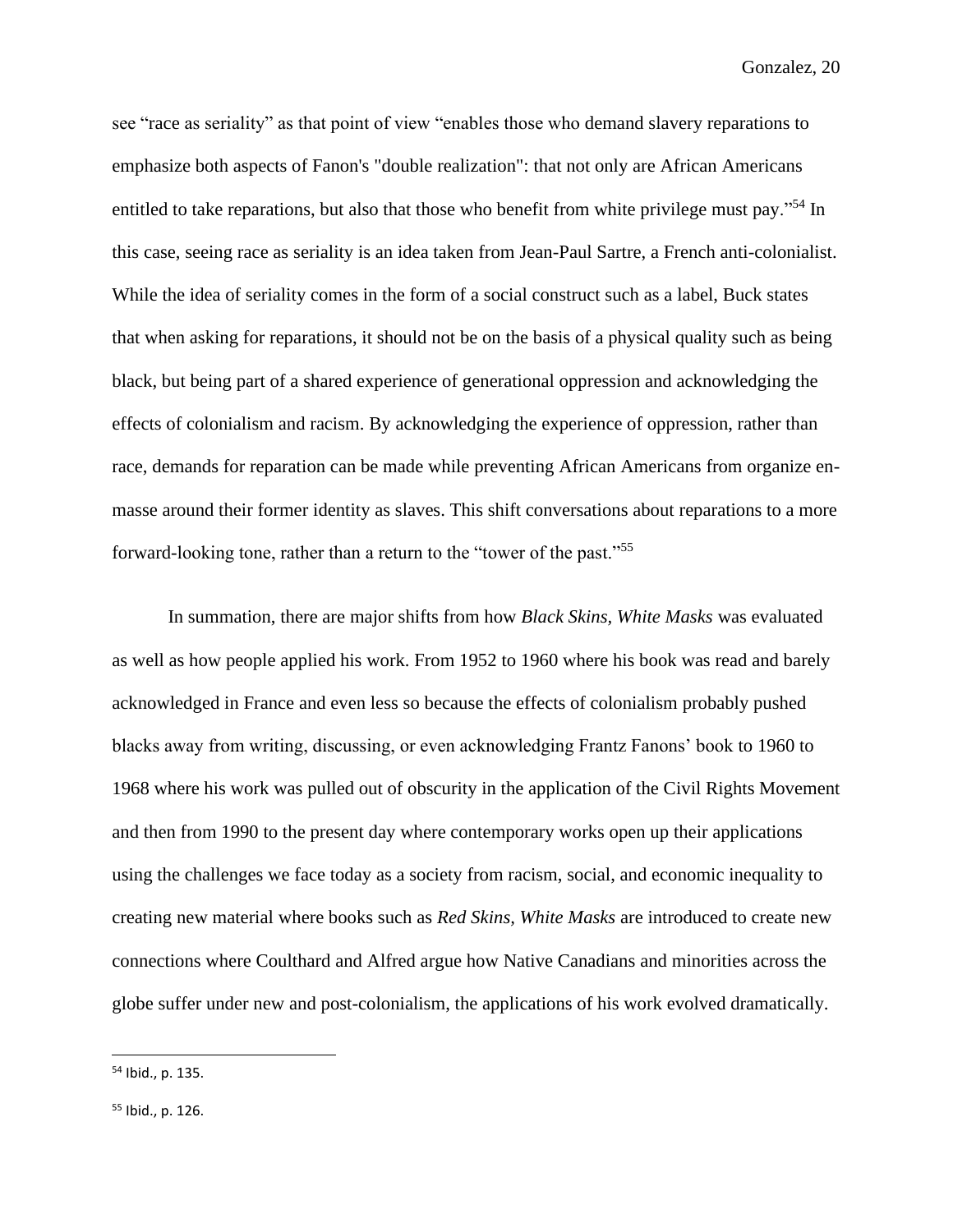And most of all, his work will continue to bring forth a variety of perspectives which will continue to broaden the historiography of colonialism, both in the 1950s and in the decades to come where critics and researchers will apply his work in ways that go beyond the scope and findings of this project.